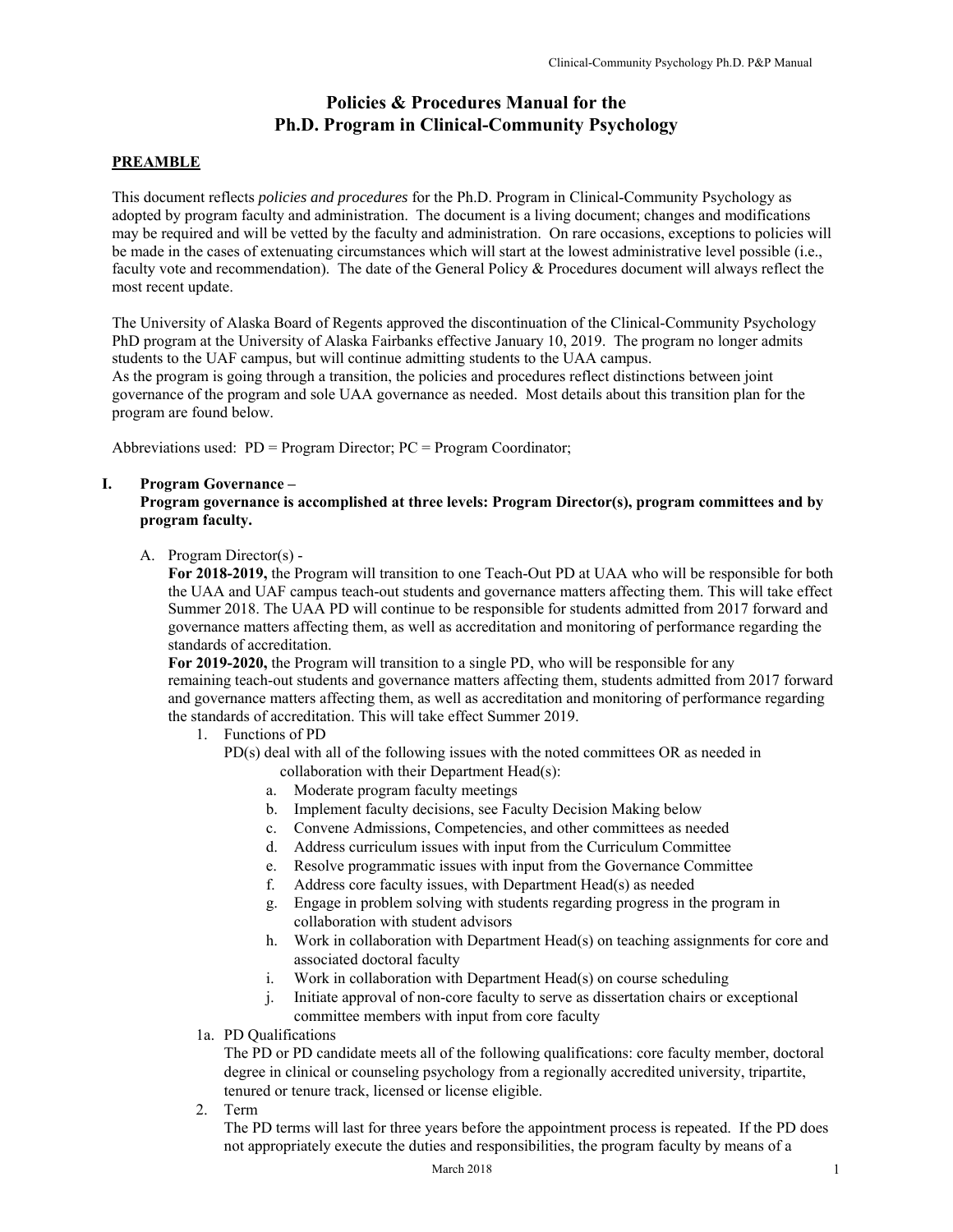majority vote, may appeal to the dean to call for a new appointment process at any time. The  $PD(s)$  will be recommended by faculty and appointed by the Dean(s). There are no limits on how many terms a PD(s) may serve.

- 3. Selection of new PD(s)
	- a. Core faculty will vote (by secret ballot if desired). More than one candidate name may be forwarded to the dean, and if there is more than one, faculty may indicate the strengths and weaknesses of each candidate.
	- b. When (a) qualified PD candidate(s) has/have been provisionally selected by core faculty that recommendation will be forwarded to Department Head
	- c. After consultation with the Department Head, the Dean will make the final selection and appointment. However, if the Dean does not choose to appoint the candidate(s) recommended by the faculty, he or she will request that the faculty recommend different candidate(s).
	- d. If there is no qualified candidate within the faculty, the Dean of the college will initiate the selection process for a new PD in consultation with the core faculty. The Dean will appoint a one year interim PD or support the PD from the distal campus serving as the interim PD during the selection process.

#### 4. Program Leadership Communication

**Effective Spring 2018,** in order to facilitate a smooth transition, both Teach-Out PDs and the UAA PD will be included on all emails for matters effecting students who are part of the Teach-Out (e.g., student inquiries). This will allow the UAA Teach-Out PD to be informed of all student matters leading up to the transition. Likewise, the UAA PD will be aware of all student issues. This shared communication will facilitate moving toward a single Teach-Out PD in 2018-2019 and a single program PD in 2019-2020.

5. Reporting lines between levels of administration **For 2018 - 2019** 

#### **The sole Teach-Out PD**

1. The Teach-Out PD reports to the Psychology Department Director at UAA. All communications that affect UAF teach-out students (e.g., any remaining course offerings) will be discussed and coordinated with the sole Teach-Out PD and UAF Dean before substantial program decisions are made.

2. The Dean or Dean's Designee on each campus communicates with the respective Deans, Provosts, Chancellors, and other administrators as appropriate.

#### **The sole UAA PD**

1. The UAA PD reports to the Psychology Department Director at UAA.

2. The UAA Dean or Dean's Designee communicates with the UAA Dean, Provost, Chancellor, and other administrators as appropriate.

3. All communications about the program will be discussed with the PD and Director before substantial program decisions are made.

# **For 2019 forward**

#### **The sole UAA PD**

1. The PD reports to the Psychology Department Director at UAA. All communications that affect UAF teach-out students (e.g., any remaining course offerings) will be discussed and coordinated with the sole PD and UAF Dean before substantial program decisions are made.

2. The Dean or Dean's Designee on each campus communicates with the respective Dean, Provost, Chancellor, and other administrators as appropriate.

In the case of disagreement during any of the academic years mentioned above, the Conflict Resolution section below (See page 9) will be followed.

6. New administration involved with the program will be oriented by the PD to the nature of the program, training mission, and Policies and Procedures as they pertain to joint administrative involvement. Particular attention will be given to orienting new administrators to typical situations requiring cross campus collaboration.

#### B. Program Committees

1. Roles and Responsibilities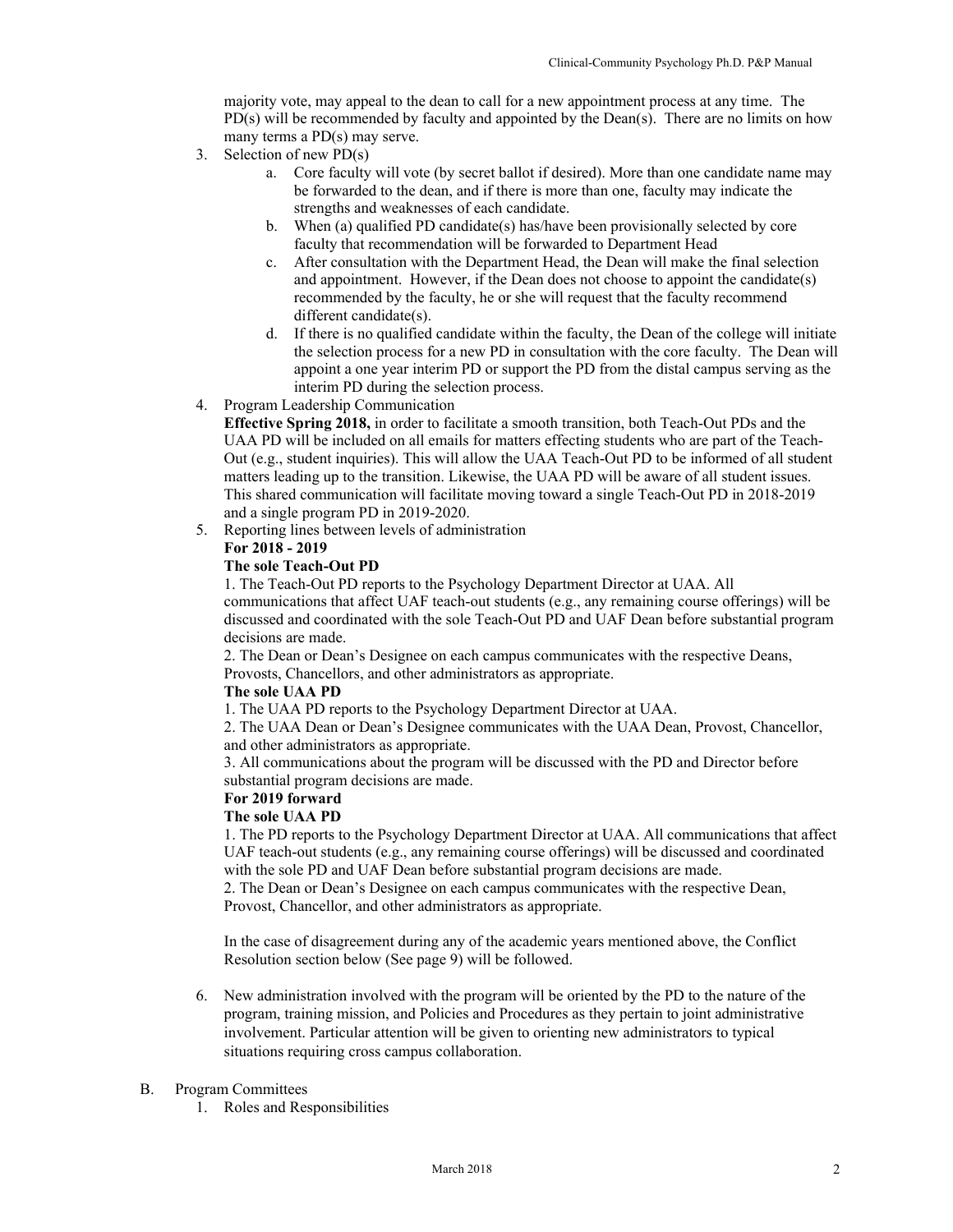Committees conduct discussions, make recommendations, and provide draft documents to the faculty for review and ratification. While the  $PD(s)$  serve(s) on most committees, the  $PD(s)$ rely(ies) on the conveners of committees to move those committees forward.

- 2. Procedures for feedback from Committees
	- a. Committees will have regular place on faculty meeting agendas and faculty retreats.
	- b. Committees may present ideas for discussion or proposals for review by the faculty in faculty meetings and retreats.
	- c. Program modification proposals will go through a formal review by the faculty and, as appropriate, administration of the program.
	- d. All faculty will be asked to vote on proposals.
- 3. List of Committees

| <b>Admissions</b>           | The admissions committee consists of the PD, three faculty<br>members, and at least one student representative. The<br>committee always will have representation from ANCAP<br>and the PC participates in all meetings.                                                                                                                                                                                                                                                                                                                                                                                                                                                                                                                                                                                                                                                                                                                                                                                                                                    |
|-----------------------------|------------------------------------------------------------------------------------------------------------------------------------------------------------------------------------------------------------------------------------------------------------------------------------------------------------------------------------------------------------------------------------------------------------------------------------------------------------------------------------------------------------------------------------------------------------------------------------------------------------------------------------------------------------------------------------------------------------------------------------------------------------------------------------------------------------------------------------------------------------------------------------------------------------------------------------------------------------------------------------------------------------------------------------------------------------|
| Competencies                | Membership of faculty members other than the PD will<br>rotate; based on expertise, two faculty members will be<br>assigned per portfolio by the PD. If needed, a third<br>reviewer for the portfolio will provide a review if there is a<br>disagreement between the two original raters.                                                                                                                                                                                                                                                                                                                                                                                                                                                                                                                                                                                                                                                                                                                                                                 |
| Culture Committee           | Committee invites the $PD(s)$ to attend all meetings; the<br>committee will have at least two faculty members and at<br>least one student representative.                                                                                                                                                                                                                                                                                                                                                                                                                                                                                                                                                                                                                                                                                                                                                                                                                                                                                                  |
| Governance                  | Membership includes the $PD(s)$ and Department Head(s).<br>Membership of other members is rotating, with at least two<br>faculty members.<br>The Governance Committee is convened when substantial<br>student issues require it.                                                                                                                                                                                                                                                                                                                                                                                                                                                                                                                                                                                                                                                                                                                                                                                                                           |
| Outcomes/Curriculum         | Outcomes and curriculum will always have the same<br>members and will include the $PD(s)$ ; the committee will<br>have at least two faculty members and at least one student<br>representative.<br>The committee will seek feedback from faculty,<br>students, alumni, and stakeholders regarding<br>curriculum content, scope, and applicability to<br>professional practice in Clinical-Community<br>Psychology with a rural indigenous emphasis.<br>Regarding program maintenance and<br>improvement the committee will seek feedback<br>from Program Coordinator, administration,<br>faculty, students, and alumni regarding the<br>ongoing quality of the administrative process of<br>the program.<br>Regarding student selection, the committee will<br>٠<br>seek feedback from faculty and students regarding<br>the quality and process of admissions.<br>Regarding student evaluation, the committee will<br>seek feedback from faculty, students, alumni, and<br>other stakeholders regarding the quality and<br>process of student evaluation. |
| <b>Internship Committee</b> | Committee will always include the $PD(s)$ and at least one                                                                                                                                                                                                                                                                                                                                                                                                                                                                                                                                                                                                                                                                                                                                                                                                                                                                                                                                                                                                 |

*faculty member.* 

- C. Program Faculty
	- A. Faculty Responsibilities

Faculty members are responsible for knowing and abiding by the information contained in this document and the Ph.D. Student Handbook. An annual review of this document and Student Handbook will be conducted with all faculty members. Any requests for an exception to P&P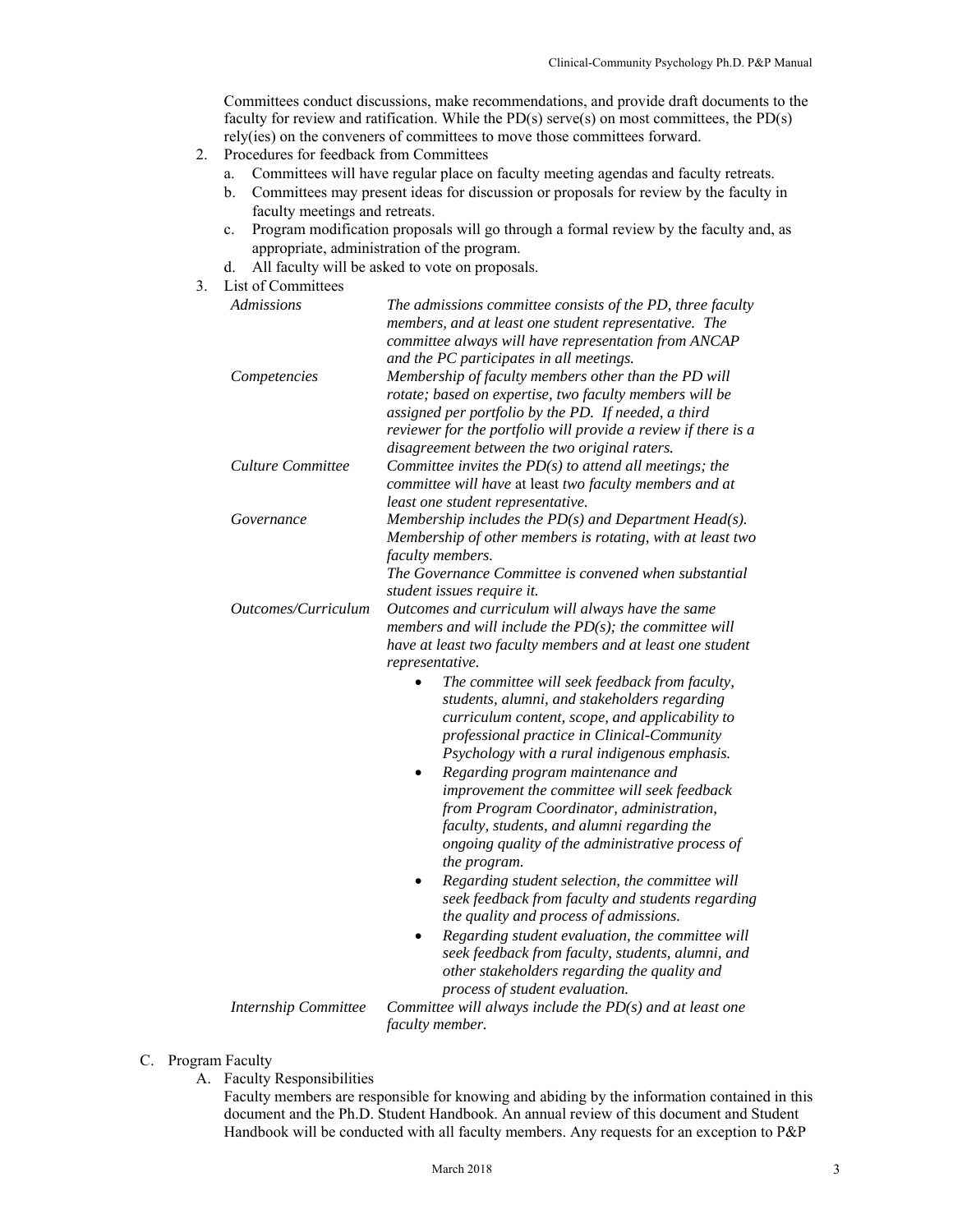should be brought to the full faculty for consideration prior to action. Any unapproved departure will be addressed by means of the Conflict Resolution procedure as noted below.

Pursuant to AS 14.20.370 and contained in 20 AAC 10.020, faculty are obligated to abide by the code of ethics and the professional teaching standards adopted by the Professional Teaching Practices Commission. In addition, faculty will abide by the Code of Ethics of the American Psychological Association, as well as relevant State of Alaska statutes and regulations for psychologists.

NOTE: The most current version of the student handbook is available on the program website. The material in the handbook reflects all student-related policies and procedures as decided upon by program faculty in various meetings and retreats; this student-related policy information is not repeated in this P&P Manual.

B. Faculty Decision Making

Faculty members will vote in faculty meetings or by email on program matters including, but not limited to, changes to program training mission, policy & procedures, student handbook revisions, curriculum, student selection and evaluation processes, and other initiatives relating to program maintenance and improvement. Decisions are made by majority vote of all core faculty members. A quorum consists of greater than 50% of core faculty members. The PD(s) is/are responsible for ensuring that decisions made by the faculty are implemented.

**For 2018-2019,** core faculty members on both campuses will vote in faculty meetings or by email on program matters affecting teach-out students. Decisions are made by majority vote of all core faculty members. Both UAA and UAF core faculty members will vote on matters affecting teachout students until August 1, 2019. UAA core faculty members will vote on matters affecting students admitted from Fall 2017 forward.

**2019 forward,** decision making will no longer be joint with the exception of the conflict resolution procedures outlined below and for UAF-based teach-out students seeking to advance to internship, the PD will seek feedback and solicit a vote from appropriate UAF faculty (e.g., previous practicum supervisors, faculty advisor).

- C. Faculty Designations
	- a. Core Faculty

 50% or more of faculty time is spent in the Ph.D. program, is centrally involved in program development, AND the faculty member is engaged the following types of activities: research, teaching doctoral courses, scholarship, and/or professional activities; providing clinical supervision; supervising students' research and students' dissertations; mentoring students' professional development; monitoring student outcomes; and developing, evaluating, and maintain the program, AND the faculty member's degree is in the substantive area(s) of professional psychology in which the program provides training, AND the faculty member supports the program mission.

b. Associated Faculty

*Do not* have a 50% time commitment in the Ph.D. program, OR *do not* have a degree in community, clinical, or counseling psychology, but they still make a substantial contribution to the program and are engaged in one or more doctoral activities.

- c. Contributing Faculty Faculty members contribute one type of doctoral activity only and generally only contribute occasionally.
- d. Adjunct Faculty Are hired on an ad hoc basis to teach one or two courses or provide clinical supervision.

In order to seek approval for a Non-Core Faculty or Exceptional Committee member to serve as a dissertation chair, the student must follow the approval process as detailed in the Student Handbook. This person must be approved as dissertation chair by the PD(s) (in consultation with the core faculty as needed) before work on the dissertation can begin.

D. Change in Faculty Status

Faculty designations are fluid and can change over time to reflect that faculty may change their level of involvement in the Ph.D. program (either increased or decreased). All changes in faculty status affecting the teach-out will be communicated to and considered by the Teach-Out PD and both campus' Department Heads and Administrators before a decision is made by the appropriate campus administrator (the College of Liberal Arts Dean at UAF and the College of Arts and Sciences at UAA).

E. Faculty Workload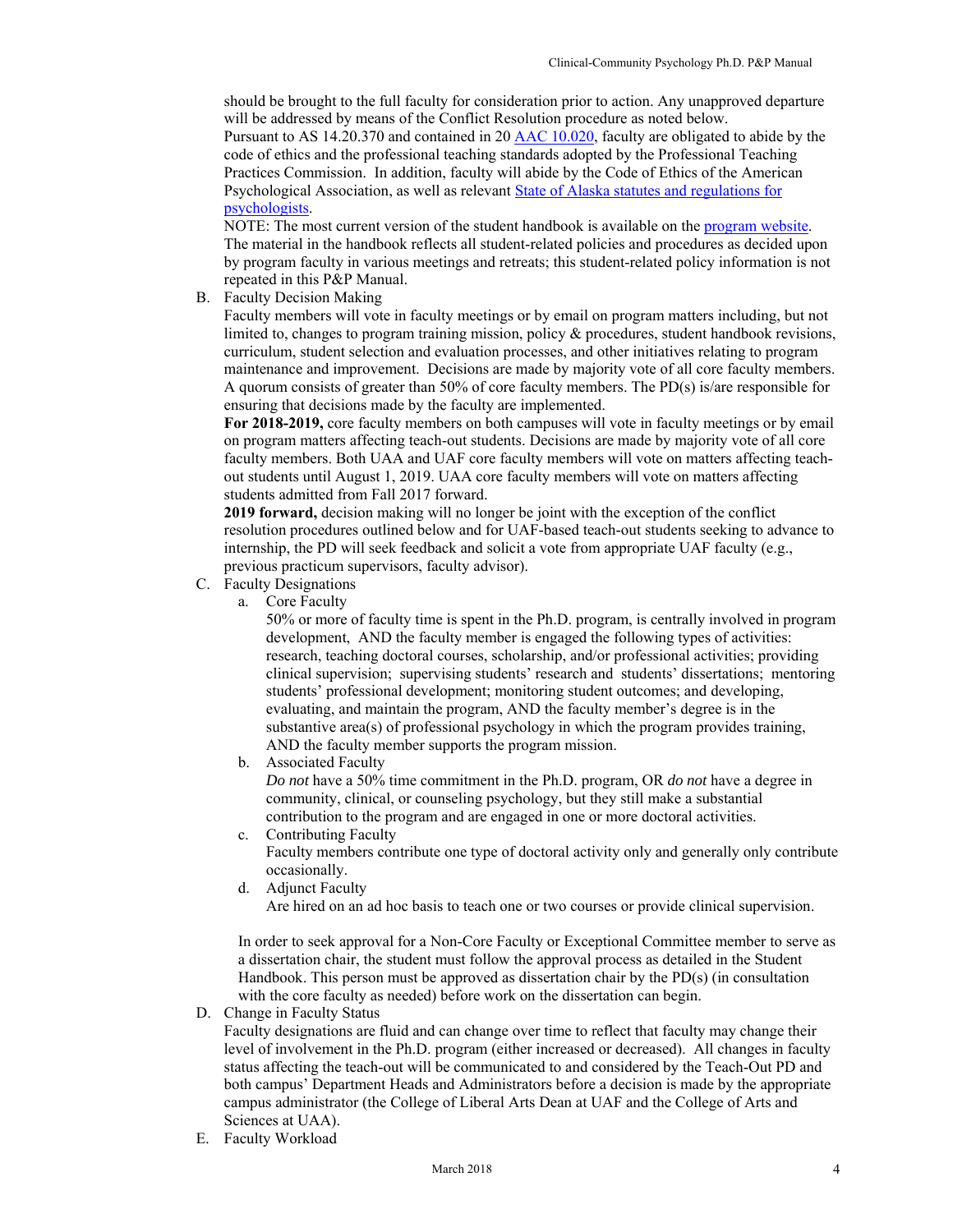The PD(s) and Department Head(s) will work collaboratively on faculty workloads to ensure that they meet the academic and training needs of the Ph.D. program. If there is disagreement, Conflict Resolution procedures are followed as noted below.

**For 2018-2019,** faculty on both campuses will be responsible for serving on the outcomes committee and reviewing student competency portfolios for teach-out students. Therefore, the outcomes and competency committee will be included on faculty workloads on both campuses and chaired by the Teach-Out PD. After this 2018-2019 academic year, the UAA faculty will evaluate all student competency portfolios, with the exception of the research portfolio for students with established committees. A UAF faculty will be responsible for submitting the UAF Outcomes and Assessment report as UAF requires.

F. Transition Plan Course Offerings

No program-required content-based courses will be offered .by UAF faculty from January 2019 forward. However, clinical and community practicum offerings (i.e., PSY 653 and PSY 672) needed by UAF-based teach-out students to complete their degree requirements will continue to be offered by UAF and placed on UAF faculty workloads until the end of Spring 2019. If any UAFbased teach-out students require additional clinical contact hours to finish their degree, the UAFfaculty clinical supervisor (i.e., PSY 653 instructor for 2018-2019) will arrange a community placement in Fairbanks at an agency with a licensed psychologist to provide direct supervision and the student will register for PSY 653 credits with a UAA-faculty member and attend UAA-based group supervision. Given the limited number of clinical psychologists available at agencies in Fairbanks, it is possible the UAF-based teach-out student may need the UAF clinical faculty members to affiliate with these organizations to offer this support.

- G. Syllabi
	- a. Culture, Rural Setting, Social Advocacy and Indigenous Populations Syllabi need to include readings and assignments specifically related to culture, rural settings, social advocacy (see exceptions), and Indigenous populations. Exceptions to the requirement of social advocacy content include Multicultural Psychopathology, Intervention II, Test & Measurements, Qualitative Analysis, Quantitative Analysis, and Assessment I. This requirement will be shared with all Ph.D. faculty, including non-core faculty and adjuncts.
	- b. New Faculty & Adjuncts

New faculty and adjuncts teaching any Ph.D. course for the first time are required to submit their syllabus to the PD(s) at least 10 days before the start of the semester to ensure that the syllabus conforms to the Ph.D. program and APA accreditation standards. c. Clinical Practica Syllabi

In order to ensure uniformity across clinical training experiences at both campuses the PD(s) will review and approve any requests for substantive changes to clinical practicum syllabi.

**Core elements that must be included in ALL PSY 652 Syllabi are: Course Description:** Use verbatim: "This course provides a supervised, clinical practicum experience in evidence-based or empirically supported psychological assessments and interventions. It is an applied techniques course focusing on psychotherapy issues and problems encountered in the general psychotherapy setting. Students gain supervised experience in the process of psychotherapy with particular focus placed on cultural diversity. Emphasis will be on developing "foundational clinical skills" which include developing therapeutic relationships with clients from diverse cultural and ethnic backgrounds, assessing for psychological disorders, developing meaningful treatment plans that are informed by the empirical literature, providing evidence-based or empirically supported psychotherapeutic interventions, and making appropriate referrals. **Course Objectives:**

- 1) Provide students with the opportunity to develop and demonstrate ethical and professional competence in a psychological services setting.
- 2) Provide opportunity for students to develop and practice the skill of providing research-based psychotherapy, all of which will be under close supervision.
- 3) Provide opportunity for students to develop and practice diagnostic and treatment planning skills.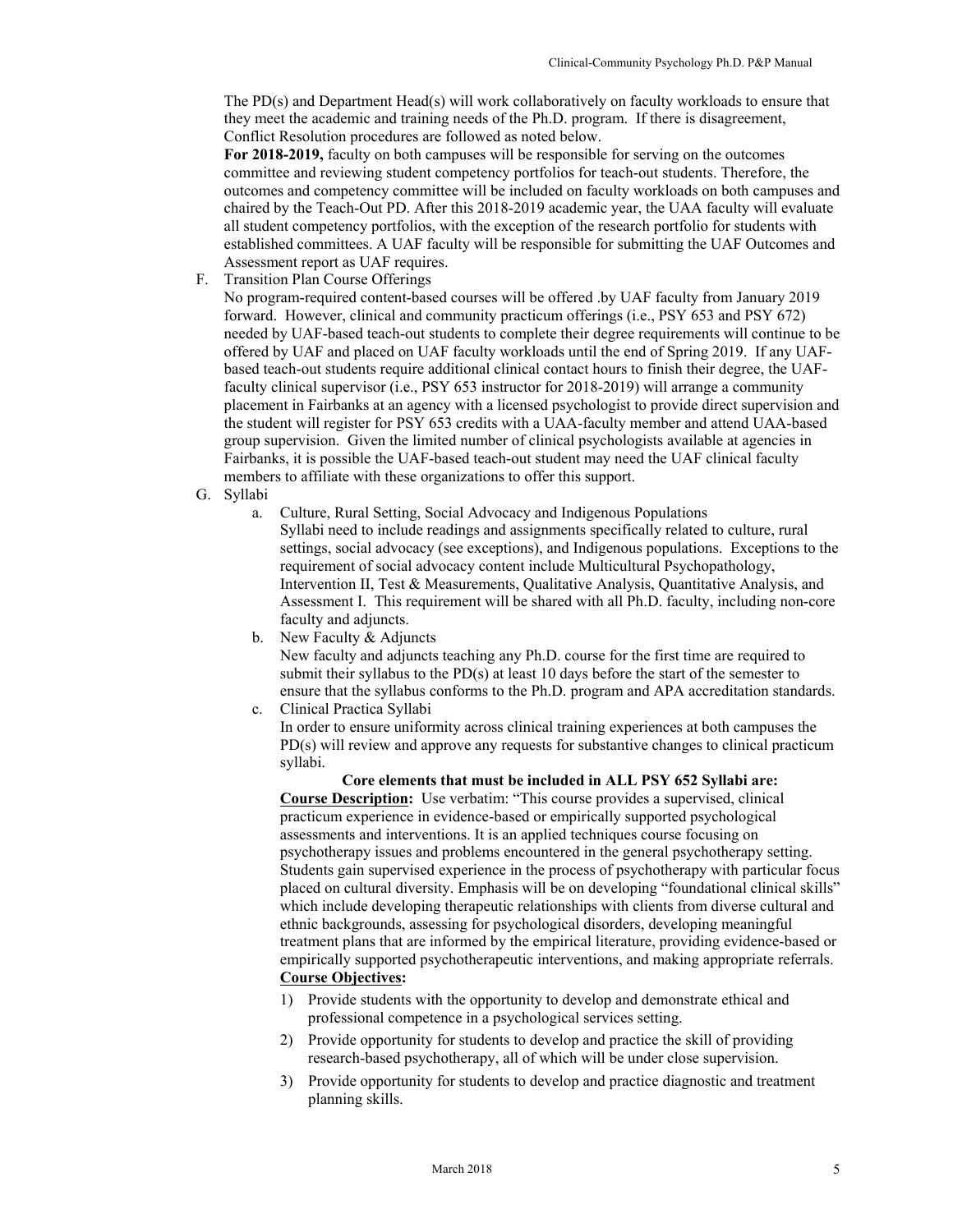- 4) Develop professional communication skills including maintenance of records, report writing, staff consultation, client services, staffing cases, inter-agency communication, and making referrals.
- 5) Provide an environment in which students can explore the role of culture, gender, age, socioeconomic status and other characteristics of the client and the therapist in the therapeutic process.
- 6) Provide opportunity for students to learn procedural skills relevant to developing, maintaining and working in professional psychological-services settings.

# **Additional Course Objectives**

- 1) Ability to demonstrate knowledge of supervision models and practices.
- 2) Ability to demonstrate knowledge of consultation models and practices.

# **Outcome Competencies:** Further develop:

- 1) Personal and interpersonal skills including establishing rapport, listening, problemsolving, affect tolerance, professional demeanor, ability to express oneself verbally and in writing, and ability to reflect on self and one's impact on others.
- 2) Awareness and knowledge of psychotherapeutic approaches based on theory and research.
- 3) A "therapeutic worldview", which consists of a clear statement about how the student conceptualizes therapeutic change and theories the student uses to inform her or his beginning model.
- 4) Ability to use supervision in a productive and professional manner.
- 5) Ability to conceptualize psychological problems consistent with theory and empirical research.
- 6) Ability to practice in a manner consistent with legal and ethical standards.
- 7) Sensitivity to diversity issues in the area of psychological practice.

**Additional Competencies:** Over the course of the semester, students will make progress toward:

- 1) Improving communication skills with clients, colleagues, and supervisors,
- 2) Application of knowledge gained from research to the psychological services setting,
- 3) Improved use of assessment,
- 4) Improving professional collaborations including use of supervision and case consultation,
- 5) Increasing awareness of issues of diversity including individual and cultural difference,
- 6) Increased ability in leadership particularly around establishing and maintaining the clinical work setting, and
- 7) Reinforcing personal skills required to maintaining an effective clinical practice.

**Therapeutic Model / Worldview:** One of the goals for students enrolled in their first year of practicum is to develop a "beginning therapeutic model". We all have assumptions about how clients come to have the problems that they experience as well as some idea about how people improve in therapy. It is vital for new psychologists to be able to explicitly discuss their working models, particularly as they relate to treatment planning and psychological interventions. We will discuss working models during individual and group supervision throughout the semester with a view towards the student being able to answer the following questions:

- 1) How do you believe clients change or otherwise improve in psychotherapy?
- 2) What are the main techniques that you use to help facilitate client improvement?
- 3) What empirically supported theories and therapies do you utilize in your sessions?
- 4) What are your personal strengths and limitations in relation to providing this type of psychotherapeutic service?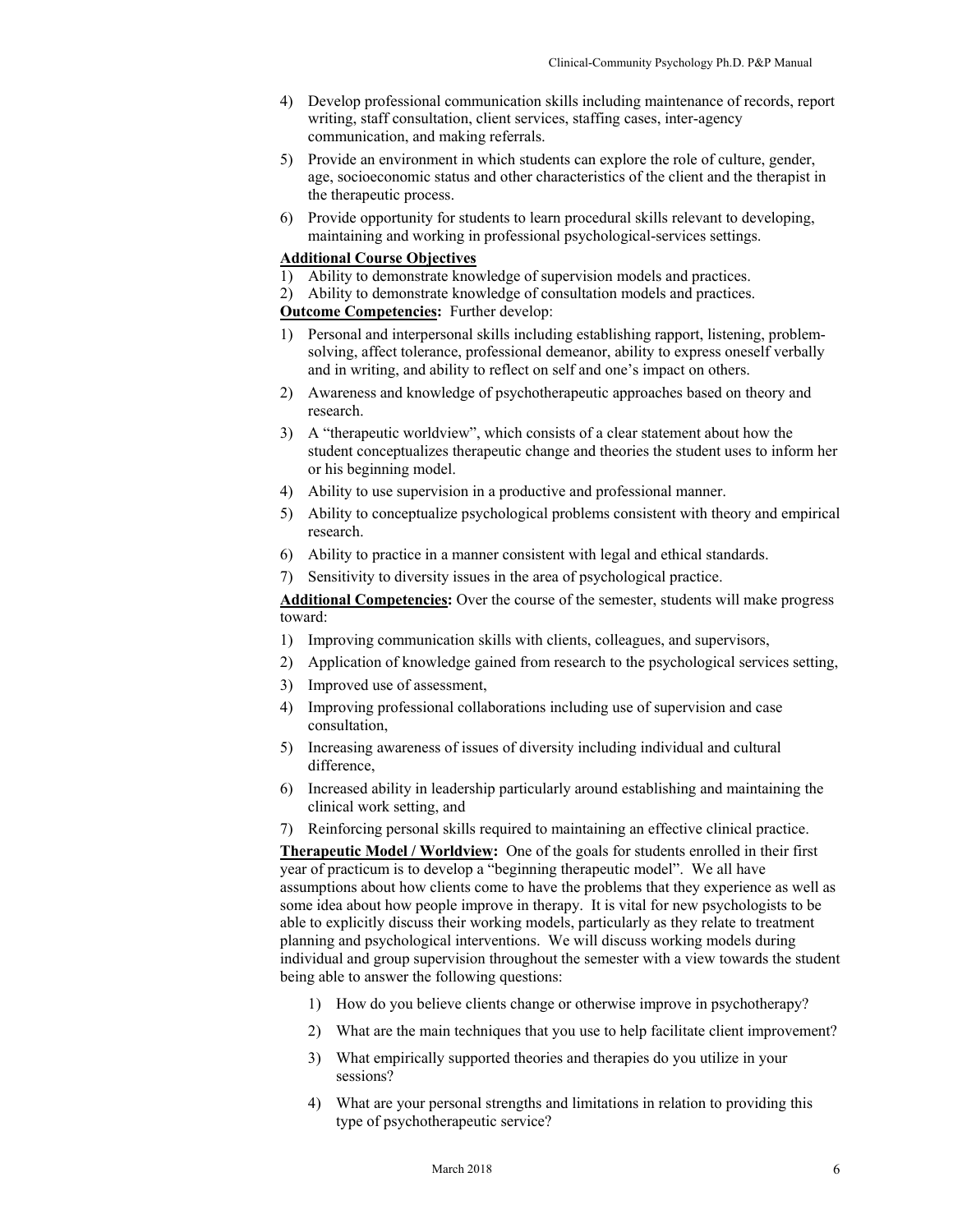5) How do you personally integrate culture into your work as a psychologist?

**Prerequisites:** Admission to the Ph.D. Program in Clinical-Community Psychology; PSY 623 & 629 Intervention I & II, PSY 611 Ethics; PSY 622 Multicultural Psychopathology) **Supervision:** 

- 1 hour scheduled individual supervision weekly. [NOTE: This is required regardless of the number of credits (i.e., 1, 2 or 3) for which the student has registered.]
- 2 hours of scheduled group supervision weekly.
- Specific instructions for seeking on-call, ad hoc clinical supervision as clinically indicated (e.g., suicidality, psychotic behavior, acute intoxication.)
- Expectation that students come to supervision prepared.
- Supervision must include direct observation (live or recorded) of the practicum student providing clinical services.

**Evaluation:** Use of Clinical Practicum Evaluation Form found on the program website.

**Hours Required:** Students are *expected* to accrue 75 practicum hours per credit of Clinical Practicum I (PSY 652) – 75 hours for one credit, 150 hours for two credits, and 225 hours for three credits. Hours can include time for screenings, intakes, therapy, record keeping, supervision, consultation, treatment planning, case preparation and research, and clinic administration. (NOTE: This element states "expected" rather than "required." This allows reasonable flexibility with the supervisor determining when the student has sufficiently satisfied the practicum requirements without having the student yoked to the 75 hours per credit as a requirement for assigning a letter grade. Remember, the student ultimately must accrue 600 supervised client contact hours in partial fulfillment of the clinical portfolio requirements). A minimum of 40% of practicum hours *must* be spent in direct client contact.

**Documentation of Hours:** Students must document all of their practicum experiences. The APPIC-approved software "MyPsychTrack" is strongly recommended, but a similar system for documentation of the student's clinical contact record is acceptable. Separate documentation is required for each practicum placement and weekly reports must be signed by both practicum student and practicum supervisor(s). The weekly reports will be submitted at the  $7<sup>th</sup>$  and  $15<sup>th</sup>$  week of the semester for instructor review. Students are encouraged to keep copies of these documents for preparing their clinical portfolio, predoctoral internship application, and licensure application.

**Ethical Behavior:** You are expected to conduct yourself in an ethical manner in all professional activities.All students in the Clinical-Community Psychology Ph.D. Program are bound by the American Psychological Association's Ethical Principles of Psychologists and Code of Conduct. Breach of any of these guidelines may result in immediate suspension from practicum and, pending review, possible expulsion from the program."

#### **~~~~~~~~~~~~~~~~~~~~~~~~~~~~~~~~~~~~~~~~~~~~~~~~~~~~~~~~~~~~~ ADDITIONAL ELEMENTS FACULTY MAY INCLUDE**

NOTE: While clinical faculty members are required to include the above core elements in PSY 652 syllabi, they are free to add elements. Such additional elements include but are not limited to:

- Required texts or other training resources. (Note: It is assumed that students will have access to and utilize DSM 5 and the APA Ethical Principles of Psychologists and Code of Conduct.)
- Supervision Contract.
- Additional individual supervision time if and as deemed necessary to help the student meet practicum training objectives.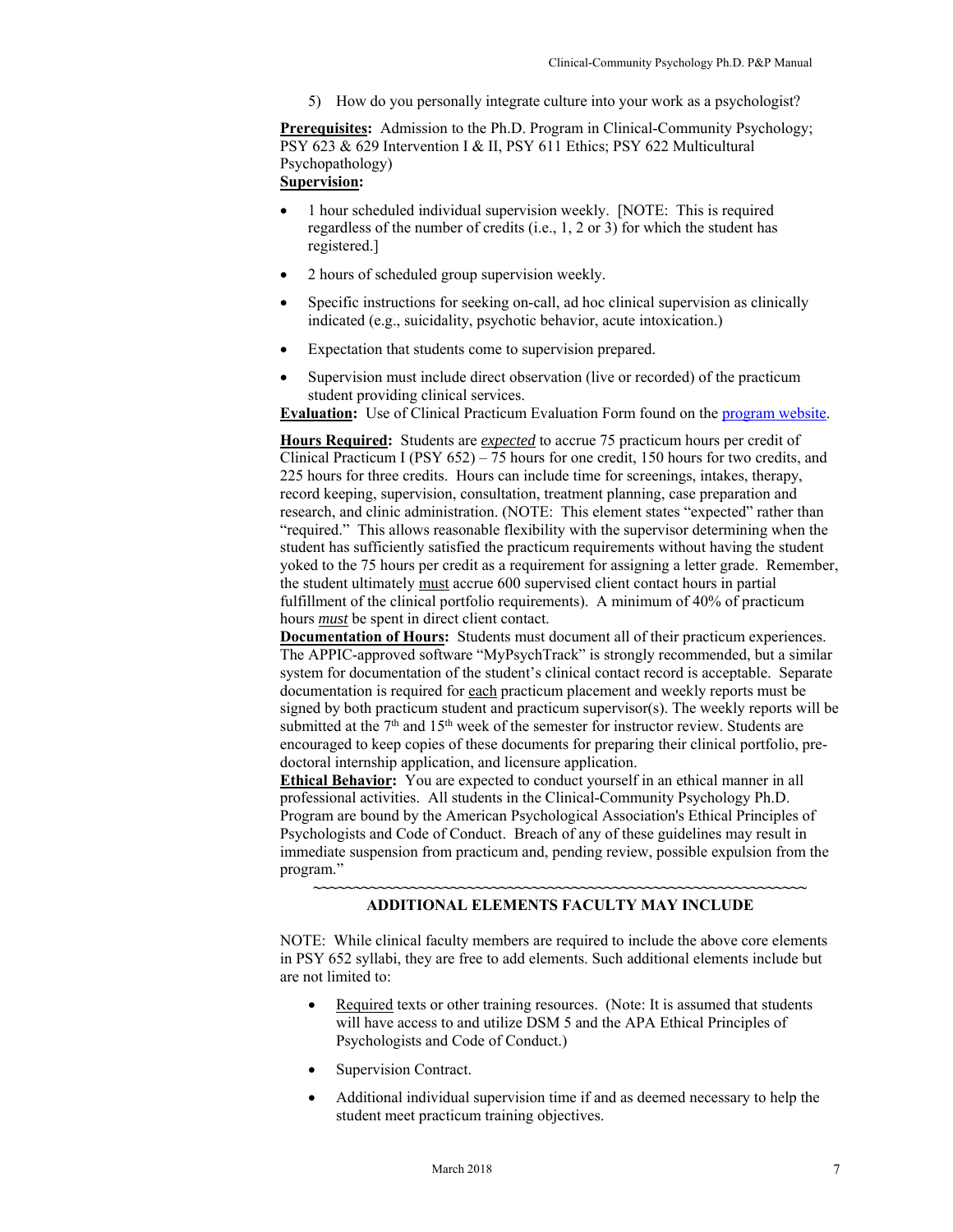**Core elements that must be included in ALL PSY 653 Syllabi are: Course Description:** Use verbatim: "This course provides advanced clinical practicum experience to apply theory further to practice and improve skills as a clinician. Covers application of psychological assessment principles. Impact of cultural factors continues as a major aspect of the practicum experience. Additionally, while the focus is on developing clinical competencies, the student is also encouraged to seek/cultivate social advocacy opportunities to serve their clients (e.g., training and empowering clients to become assertive, well-informed consumers of healthcare services from other providers.) Practicum students are assigned to placements by the practicum coordinator based on each student's professional interests, prior clinical experiences, and availability of practicum slots and supervisors.

**Course Objectives:** Gain opportunity to build upon clinical skills gained through PSY 652 Practicum Placement – Clinical I.

- 1) Learn how to integrate psychological assessment into the psychotherapy process.
- 2) Refine professional communication skills, including report writing, referrals, intakes, staffing cases, and case presentations.
- 3) Understand the role of culture, gender, age, socioeconomic status, and other client characteristics that may affect the psychotherapy relationship.
- 4) Gain further opportunity to practice psychotherapy skills under close supervision.
- 5) Gain further opportunity to demonstrate ethical and professional behavior in a psychotherapy setting.
- 6) Develop social advocacy competencies for serving clients.
- 7) Learn advanced methods for maintaining personal well-being through constructive self-care procedures.
- 8) (NOTE: The clinical supervisor at the practicum site may add objectives.) **Additional Course Objectives**
- 1) Ability to demonstrate knowledge of supervision models and practices.
- 2) Ability to demonstrate knowledge of consultation models and practices.

**Prerequisites:** Admission to the Ph.D. Program in Clinical-Community Psychology; PSY 652 Practicum Placement-Clinical I.

# **Supervision:**

- 1 hour scheduled individual supervision weekly. [NOTE: This is required regardless of the number of credits (i.e., 1, 2 or 3) for which the student has registered.]
- 2 hours of scheduled group supervision weekly.
- Specific instructions for seeking on-call, ad hoc clinical supervision as clinically indicated (e.g., suicidality, psychotic behavior, acute intoxication)
- Expectation that students come to supervision prepared.
- Supervision must include direct observation (live or recorded) of the practicum student providing clinical services.
- Group Supervision at the Practicum Site: A minimum of one hour per week of group supervision at the practicum site is required. This group supervision requirement may be met through case staffings, group supervision, or any other group session in which clinicians discuss their clients and the clinical services they are providing. The primary issue is that each student must have a group experience with other professionals at their practicum placement with the focus of the experience being the improvement of clinical and professional skills.
- Group Supervision at the University: In addition to the group supervision at the practicum site, practicum students will also participate in a two-hour, bi-weekly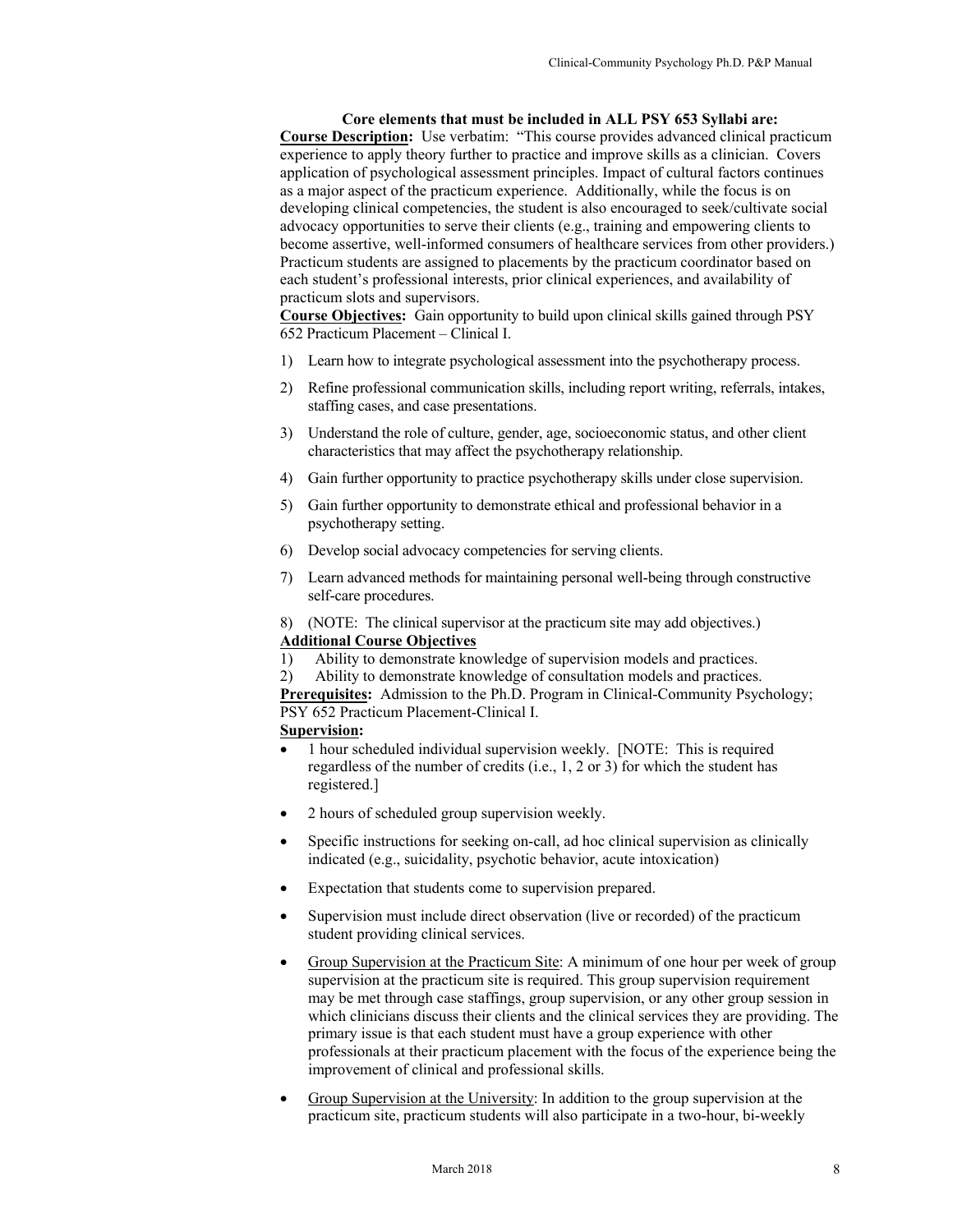group supervision session at their respective campus led by clinical faculty in the program.

 At the practicum setting, students are encouraged to seek out appropriate opportunities to provide clinical supervision under the supervision of their on-site clinical supervisor.

**Evaluation:** Use of Clinical Practicum Evaluation Form found on the program website. **Hours Required:** Students are *expected* to accrue 75 practicum hours per credit of Clinical Practicum II (PSY 653) – 75 hours for one credit, 150 hours for two credits, and 225 hours for three credits. Hours can include time for screenings, intakes, therapy, record keeping, supervision, consultation, treatment planning, case preparation and research, and administration of the clinic. (NOTE: this element states "expected" rather than "required." This allows reasonable flexibility with the supervisor determining when the student has sufficiently satisfied the practicum requirements without having the student yoked to the 75 hours per credit as a requirement for assigning a letter grade. Remember, the student must ultimately accrue 600 supervised client contact hours in partial fulfillment of the clinical portfolio requirements). A minimum of 40% of practicum hours *must* be spent in direct client contact.

**Documentation of Hours:** Students must document all of their practicum experiences. The APPIC-approved software "MyPsychTrack" is strongly recommended, but a similar system for documentation of the student's clinical contact record is acceptable. Separate documentation is required for each practicum placement and weekly reports must be signed by both practicum student and practicum supervisor(s). All documents must also be reviewed and cosigned by the PSY 653 practicum coordinator. Students are encouraged to keep copies of these documents for preparing their clinical portfolio, predoctoral internship application, and licensure application.

**Ethical Behavior:** You are expected to conduct yourself in an ethical manner in all professional activities.All students in the Clinical-Community Psychology Ph.D. Program are bound by the American Psychological Association's Ethical Principles of Psychologists and Code of Conduct. Breach of any of these guidelines may result in immediate suspension from practicum and, pending review, possible expulsion from the program."

#### **~~~~~~~~~~~~~~~~~~~~~~~~~~~~~~~~~~~~~~~~~~~~~~~~~~~~~~~~~~~~~ ADDITIONAL ELEMENTS FACULTY MAY INCLUDE**

NOTE: While clinical faculty members are required to include the above core elements in PSY 653 syllabi, they are free to add elements. Such additional elements include but are not limited to:

- Required texts or other training resources. (Note 1: it is assumed that students will have access to and utilize DSM 5 and the APA Ethical Principles of Psychologists and Code of Conduct.) (Note 2: Readings may be assigned by the on-site practicum supervisor(s) based on the clinical and professional issues with which each practicum student faces by virtue of the training site and clientele.
- Supervision Contract.
- Additional individual supervision time if and as deemed necessary to help the student meet practicum training objectives.

# **II. Coordination of Student Training with Internal and External Practicum Sites**

#### A. Internal Training Clinics

The PD(s) will meet annually and as needed with the Training Clinic Director(s) to ensure students have opportunities to secure the necessary training experiences to complete practica, clinical research opportunities, and clinical portfolio requirements. The PD(s) and Training Clinic Director(s) will collaborate with one another and the clinical faculty, who provide supervision and assessment training to students seeing clients in the Training Clinics, to maximize quality training opportunities for students. The student's clinical supervisor serves as the initial point of contact for problems or concerns that arise between the student supervisee and other students, staff, and/or faculty working in the clinic. If concerns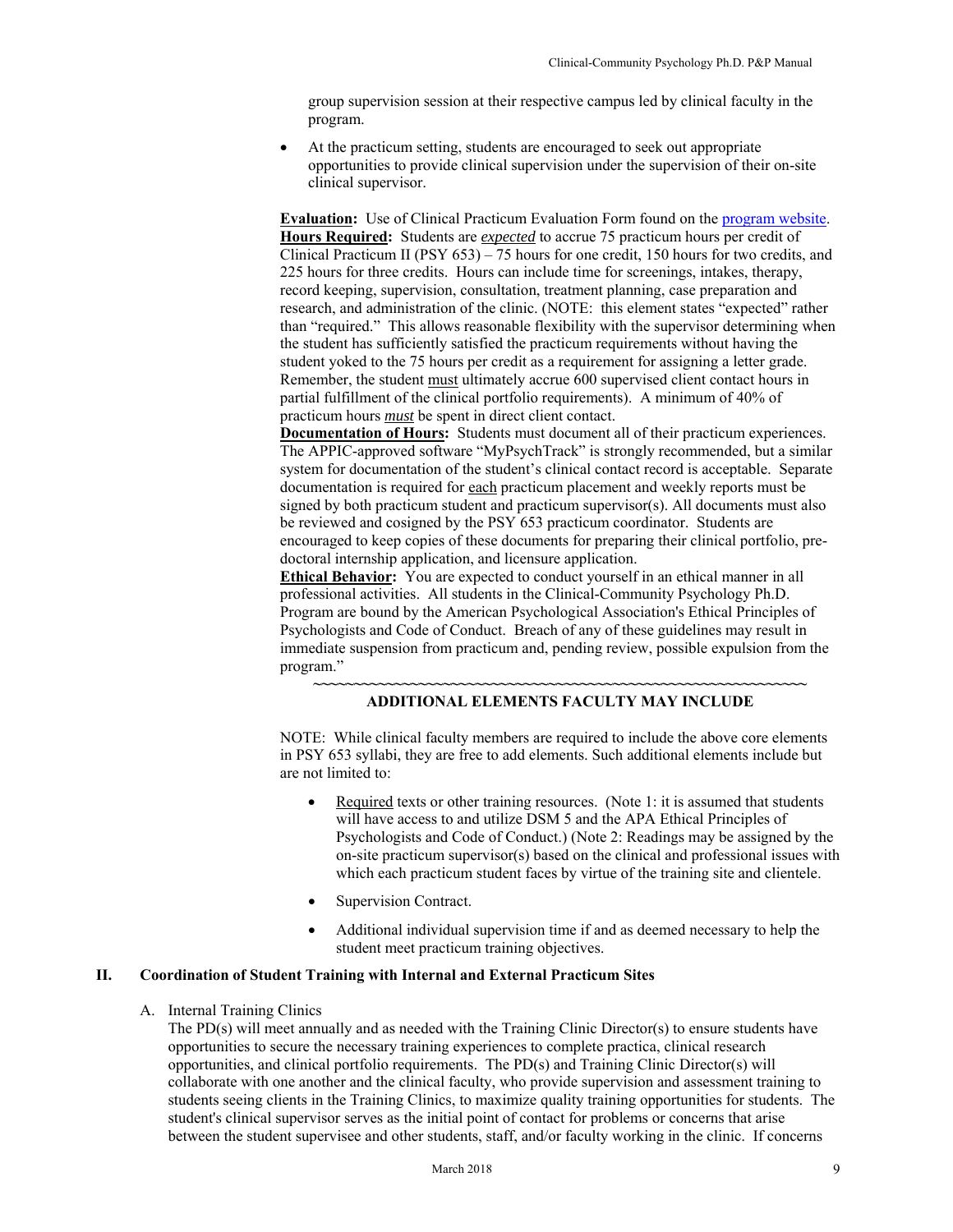arise that cannot be resolved at this level, the Training Clinic Director(s) should be notified and work toward resolving the concern. Should the issue persist, the conflict resolution or grievance process should be enacted beginning with the student supervisee's advisor and the PD(s). The process should proceed as described in the Student Handbook.

B. External Training Sites

The Clinical Practicum II instructor(s) are responsible for establishing training agreements between the program, agency and the university. Then, the instructor(s) collaborate(s) with students, and external training sites to facilitate practicum experiences. Practicum placements are handled differently for clinical and community practicum in order to develop the student's professional identity as a clinical psychologist and as a community psychologist. When students seek community practicum, they are more active in creating contacts and seeking out placements for themselves. When students seek clinical practicum, they must go through a more formal process by applying for placement at sites after securing approval from their clinical supervisor for PSY 652 and their PD or instructor of record.

The instructor of record will maintain active relationships with the External Training Supervisors to ensure students' training experiences meet program requirements. Students are expected to resolve conflict at the lowest level possible with their onsite supervisor. If this is not possible, the instructor of record serves as the initial point of contact for problems or concerns that arise between the student and the onsite supervisor in the external training site.

If the conflict pertains to student performance or conduct, the student will be provided with immediate written feedback via the Practicum Evaluation Form (Clinical or Community). If necessary, a remediation plan will be developed and implemented by the instructor of record, in consultation with the PD(s) and external training supervisor. Should the issue persist, the conflict resolution or grievance process will be enacted beginning with the student supervisee's advisor and the PD(s). The process will proceed as described in the Student Handbook.

If the conflict pertains to external supervisor performance or conduct, the student will report the matter to the instructor of record. The instructor of record works with the student and onsite supervisor to try and resolve the issue informally. If this cannot be resolved informally, the program's formal policies will be invoked based on the nature of the concern. Additionally, the program acknowledges and respects the policies and procedures of the external agency. The student is required to adhere to both agency and program requirements, policies and procedures.

# **III. Additional Teach-Out Related Policies**

A. Campus Residency

For teach-out students, although the degree is jointly awarded by UAA and UAF, students are admitted to their resident campus. UAF resident teach-out students will remain as admitted to UAF, unless they decide to transfer to UAA.

#### B. Dissertation and Internship Credits

Students will register for dissertation credits under their dissertation chair until graduation (i.e., even following the transition to a single campus). In 2017-2018, internship students will register for PSY 686 credits under their local Teach-Out PD. In 2018-2019, students will register for PSY 686 credits under the sole Teach-Out PD. From 2019-forward, students will register for PSY 686 credits under the sole PD.

# **IV. Conflict Resolution**

In the case of disagreement, the Conflict Resolution section below will be followed.

1. Complaints and Grievances about Doctoral Student

Reports (by faculty, staff, or peers) of students exhibiting unprofessional behavior will be brought to the attention of their advisor or PD and a meeting will be arranged. If the issue cannot be resolved at that level, the advisor or PD will review the Student Impairment and Incompetence Policy in the Student Handbook with the student and follow the procedures contained therein.

2. Doctoral Student Complaints and Grievances Involving Doctoral Faculty\* Student reports of faculty exhibiting unprofessional behavior or other concerns will be brought to the attention of that faculty member. The first step is to try to resolve the issue informally; this can be done by the student directly addressing it with the faculty member in question or by the student's PD addressing it with the faculty member. If this matter cannot be resolved informally the University's formal policy will be invoked. The links for these policies are below: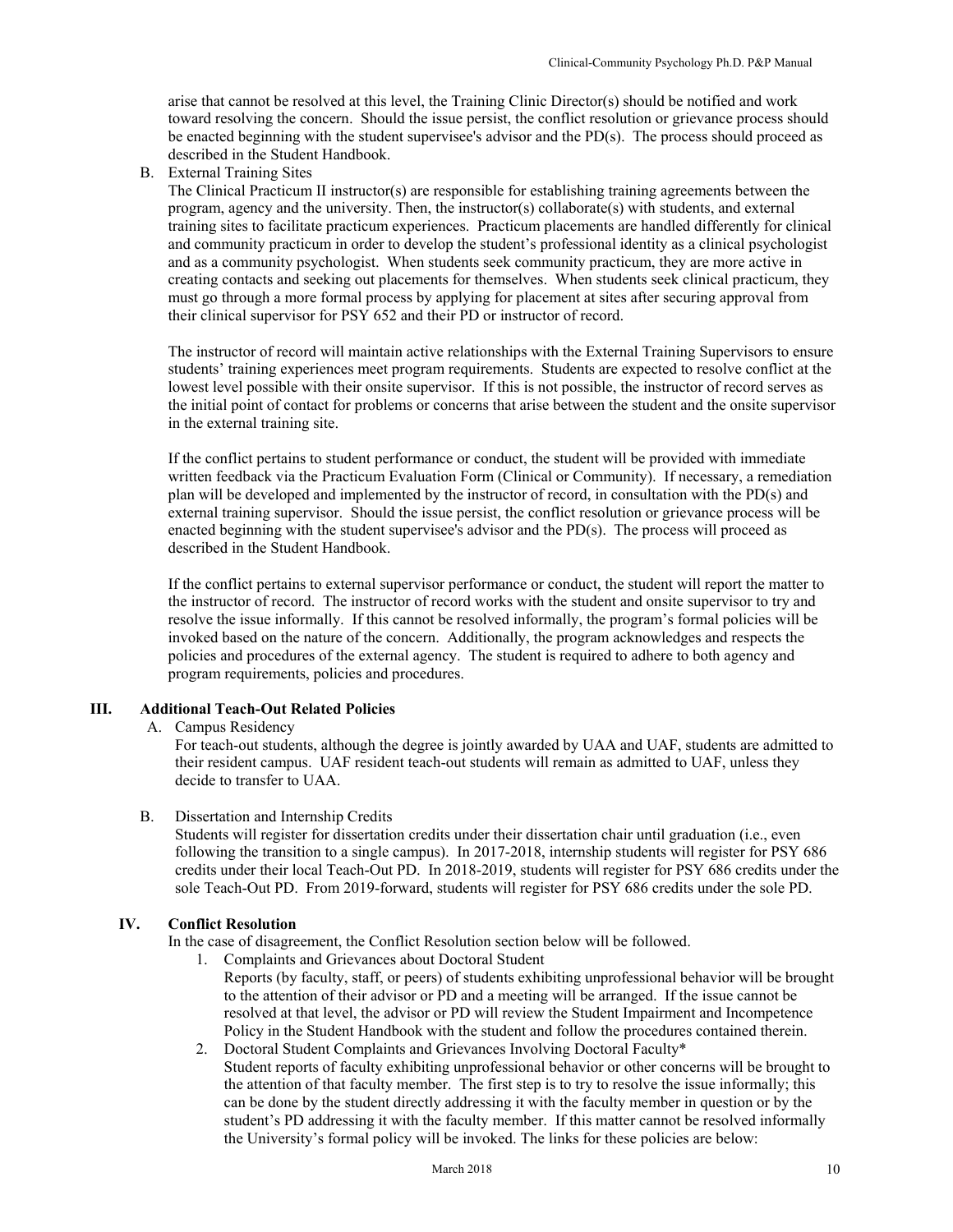https://www.uaa.alaska.edu/students/dean-of-students/student-complaintdispute/index.cshtml

http://www.uaf.edu/deanofstudents/resources/reporting/ \* See P&P for faculty designations (core, associated, other contributors)

Both UAF and UAA policies require that Department Heads (Director or Chair) must be involved in formal conflict resolution with students. The doctoral program adheres to this requirement. Therefore, for teach-out students (regardless of campus of residence), the UAF Department Chair will be involved in all conflict resolutions. When doctoral students and doctoral faculty are involved in a grievable or conflict situation, the Department Head(s) will seek the input and assistance of the Ph.D. Governance Committee. The Ph.D. Governance Committee consists of PD(s), Department Head(s), and a core faculty member. The PD(s) will collaborate with the Department Head(s) to seek resolution. All formal paperwork will be completed by the Department Head and will be copied to the PD(s).

3. Conflicts between the PD(s) and Department Head(s) (Director or Chair) Conflicts isolated on the UAA campus will follow the established program procedures. Conflicts between the PD(s) and Department Head(s) are resolved at the lowest administrative level possible. If it cannot be resolved there, the conflict will be taken to the Dean(s). If the conflict cannot be resolved at the college Dean's level, the conflict will be taken to the Provost(s), then Chancellor(s), and then the University President.

For conflicts occurring between the PD and the UAF Department Chair, the concerns are resolved at the lowest administrative level possible. If it cannot be resolved there, the conflict will be taken to both UAF and UAA Deans. If the conflict cannot be resolved at the college Deans' level, the conflict will be taken to the Provosts, then Chancellors, and then the University President.

4. Conflicts between Faculty Members Conflicts between faculty members on the same campus are resolved at the lowest administrative level possible. If the faculty members cannot work out the conflict, they will meet with the PD to mediate and assist. If they cannot work out the conflict, the faculty and PD will meet with the Department Head to mediate and assist. If the conflict cannot be resolved there, it will be taken to the Dean. If the conflict cannot be resolved at the college Dean's level, the conflict will be taken to the Provost, then the Chancellor, and then the University President. In the event of a cross-campus conflict, both Department Heads will be involved. The faculty and PD(s) will meet with the appropriate Department Heads to mediate and assist. If the conflict cannot be resolved there, it will be taken to the Deans. If the conflict cannot be resolved at the college Dean's level, the conflict will be taken to the Provosts, then the Chancellors, and then the University President.

# **V. Student Admissions**

A. Confidentiality

All admissions materials and discussions must be kept strictly confidential. Written materials need to be stored in a secure location and can be shared only with other core and contributing faculty members of the joint program.

B. Faculty Involvement in Issues related to the Admissions Process All core faculty will be involved in difficult issues that come up during the admissions process as deemed appropriate by the admissions committee. This can be facilitated by broadly identifying issues by e-mail, setting up impromptu meetings as needed, and having more frequent joint faculty meetings.

C. Student Involvement in Issues related to the Admissions Process Student representatives (third year or higher) will not have access to applicant files but will participate during the on-site interviews, will gather their respective student body input on the candidate, and will have a prorated 1 vote (faculty will have 1.5 weighted vote) on the admissions selection of the candidates.

D. Recruitment

All recruitment materials will be posted on the website (as feasible and possible). Recruitment materials will include current status of the program, detailed description of the academic requirements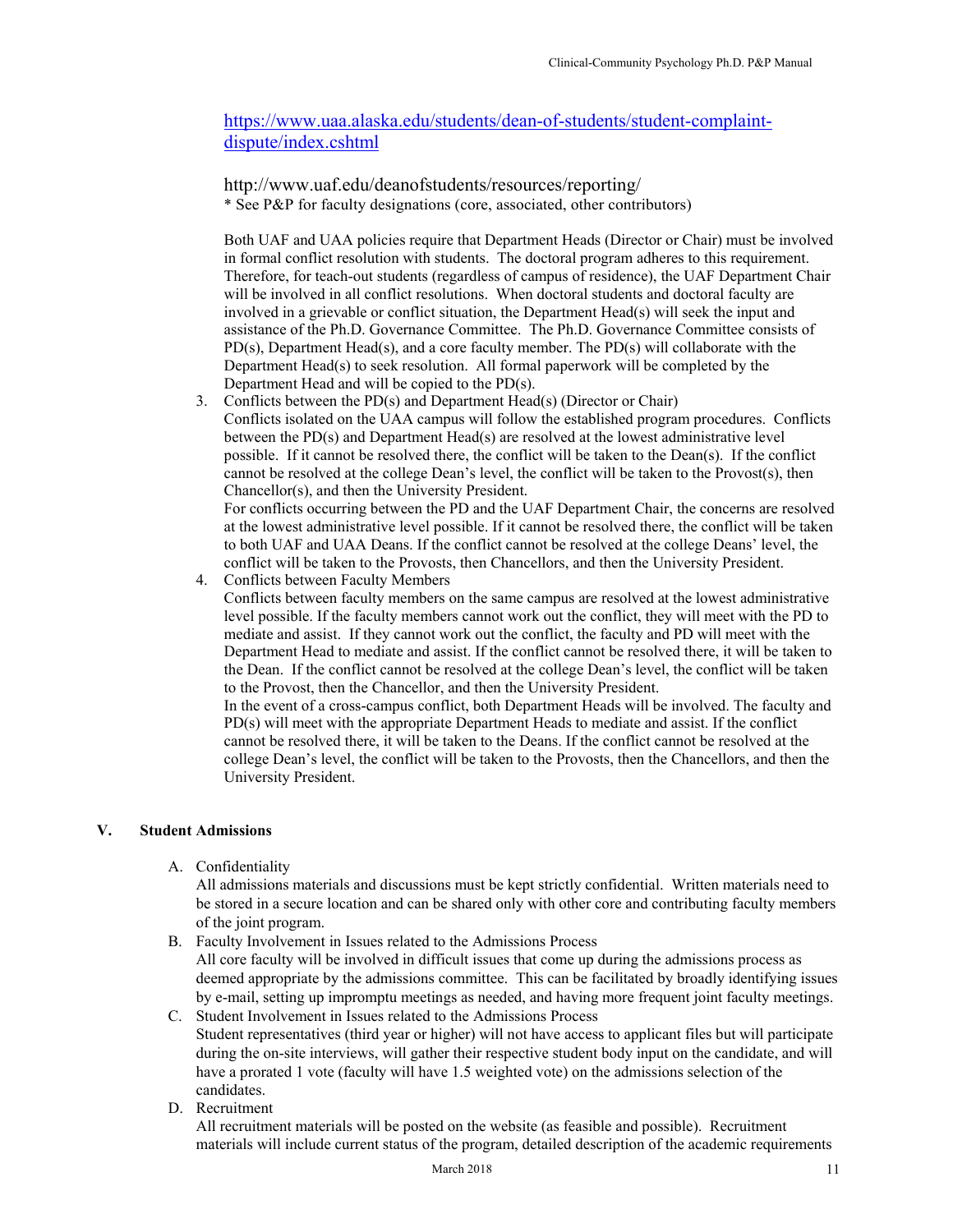and expectations of the program; Student Admissions, Outcomes and Other Data (as required by APA); policies and procedures; student handbook; directions for applying; and contact information for question.

- E. Guidelines for Applicant Evaluation Process
	- 1. Overview of the Review Process

All applications will receive a preliminary review by the PC and will be prescreened based on criteria including GPA, appropriate degree and course work, letter of intent, professional vita, and letters of recommendation.

Individual and complete reviews will need to be conducted (using the Screening and Comprehensive Rating Forms) to determine the top candidates in the pool. **All rating and screening forms need to be given to the Program Coordinator for filing.** The Program Coordinator will type all ratings and screening numbers into an Excel spreadsheet. The admissions committee will then meet to produce the final candidate rankings, taking into consideration match with program mission and faculty research interests.

Once this final ranking has been accomplished, up to two times the number of planned admissions will be invited for an in-person interview. Once interviews have been completed and applicants have been rated for interview performance by all admissions committee members (using the Interview Rating Form), a final applicant ranking is accomplished based on all ratings and information from all sources. This is done via the same process used to rank applicants before making interview invitations. Once this ranking has been completed, the top applicants will be offered admission and the other applicants will be placed on a waiting list.

2. Guiding Principles for All Faculty Rating Applicants

The following guiding principles must be implemented by all admissions committee members (i.e., faculty members rating applications during a given application cycle):

- a. GPAs need to be evaluated in the context of the institution granting the degree (e.g., Ivy League University versus unaccredited college) and in the context of the degree specialty obtained (e.g., physical education versus microbiology);
- b. GREs are not required but invited, especially if the student believes that her or his GPA does not reflect true ability or potential;
- c. Final selection strives to reflect a balance in diversity (minimally including rurality, ethnicity, and gender), as well as match with program mission and faculty research interests;
- d. In-person interviews of the top-ranked finalists will take place before final decisions are made about admissions. Out-of-state students need to travel to Alaska for the interviews despite the expense burden this places on applicants; only in special circumstances, will arrangements be approved for phone or video-interviews; this decision is made by the Program Director in consultation with the admission committee.
- 3. Access to Applicant Files

The Ph.D. Program Coordinator will maintain applicant files, organized alphabetically, in a designated location. File reviews will be conducted in a manner that will protect file confidentiality and smoothness of the review process. To protect confidentiality, student representatives on the admissions committee will not have access to applicant files.

| Date                    | Task                           | <b>Comments</b>                                         |
|-------------------------|--------------------------------|---------------------------------------------------------|
| Prior to January        | Receive applications on an     | Files will be copied and organized as they are received |
| 15                      | ongoing basis                  |                                                         |
| January 15 <sup>*</sup> | Receipt of final applications  | This is the currently approved application deadline; no |
| (following)             |                                | files received after this date are reviewed             |
| Monday if it falls      |                                |                                                         |
| on the weekend)         |                                |                                                         |
| January                 | Committee starts file review   | Coordinate with the Program Coordinator; hand rating    |
|                         |                                | sheets to Program Coordinator as you complete them for  |
|                         |                                | data entry                                              |
| February 1              | All file ratings are completed | Rating sheets must be with the Program Coordinator      |
| (following)             |                                |                                                         |

4. Timeframe for Review Activities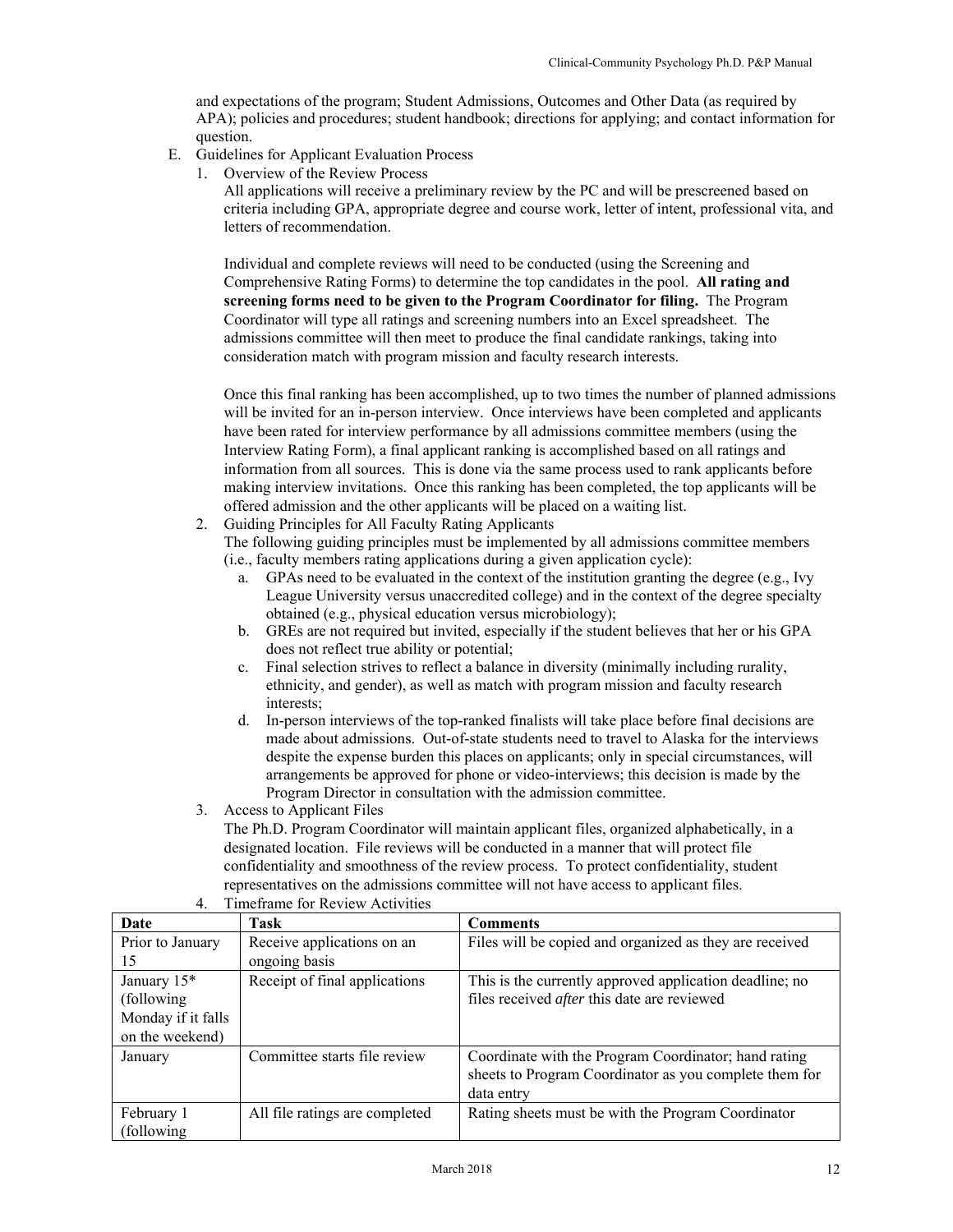| Monday if it falls<br>on the weekend) |                                                                          |                                                                                                                                                                                                                                                                                                                                                                                                                                                                                                                                                                                                                                                                                          |
|---------------------------------------|--------------------------------------------------------------------------|------------------------------------------------------------------------------------------------------------------------------------------------------------------------------------------------------------------------------------------------------------------------------------------------------------------------------------------------------------------------------------------------------------------------------------------------------------------------------------------------------------------------------------------------------------------------------------------------------------------------------------------------------------------------------------------|
| February                              | Committee meets to make final<br>rankings                                | This meeting requires the spreadsheet be complete and<br>available                                                                                                                                                                                                                                                                                                                                                                                                                                                                                                                                                                                                                       |
| February                              | The Program Coordinator<br>begins to make phone calls to<br>interviewees | All interviews are in-person; only special circumstances<br>will allow for video-conferences interviews (case-by-<br>case); two weeks need to be allowed for interviewees to<br>purchase plane tickets                                                                                                                                                                                                                                                                                                                                                                                                                                                                                   |
| First week in<br>March                | All interviewees are present for<br>the on-site interviews               | All faculty, not just admissions committee should<br>participate in at least some portion of the on-site<br>interviews;                                                                                                                                                                                                                                                                                                                                                                                                                                                                                                                                                                  |
| Second week in<br>March               | Committee meets to begin to<br>make final rankings                       | Preliminary acceptance and rejection decisions are made.<br>The committee allows time at the end of the on-site<br>interview day to collect input from all individuals who<br>participated in the interview process.<br>Seek input broadly and encourage participants to provide<br>numerical ratings using the admissions form and to<br>submit these to the program coordinator.<br>After gathering as much input as possible, both verbally<br>and through ratings forms, the Admissions Committee<br>convenes to make preliminary admissions decisions. In<br>attendance at this meeting will be only Admissions<br>Committee members, Program Coordinator, and Program<br>Director. |
| March                                 | Final committee selection<br>meeting - all faculty will be<br>invited    | Formal faculty input will be requested about the<br>acceptance and rejection lists; based on full faculty input,<br>final acceptance and rejection decisions are made.<br>At least two days after the Admissions Committee makes<br>preliminary admissions decisions, the committee meets at<br>least once more to review and finalize admissions<br>decisions.                                                                                                                                                                                                                                                                                                                          |
| March                                 | Begin extending offers                                                   |                                                                                                                                                                                                                                                                                                                                                                                                                                                                                                                                                                                                                                                                                          |
| April 1                               | Latest date that offers can to be<br>extended                            | Please note that APA accreditation requires this timing                                                                                                                                                                                                                                                                                                                                                                                                                                                                                                                                                                                                                                  |

- 5. Forms to be Used in the Admissions Process
	- a. Screening Form (partly completed by the Program Coordinator via an Excel spreadsheet completed as applications arrive; additional ratings made by each individual admissions committee member)
	- b. Comprehensive Rating Form (completed by each admissions committee member)
	- c. Interview Rating Form (completed by each admissions committee members and any additional faculty members present during the in-person interviews)
	- d. Student Application Form (completed by the student)
	- e. Reference Rating Form (completed by each of three required references)
- 6. Receipt of Applicant Files
	- a. The program application deadline is January15 or the first business day after any January15 that falls on a weekend or holiday.
	- b. Student applications must be received by the posted deadline.
	- c. Applications received after January15 will not be considered as they did not meet the published admission requirement submission deadline.
	- d. Applications are considered incomplete and will not be considered if not received within the above timeframes.
- F. Applicants Reapplying
	- 1. To minimize applicants' opportunity to have prior knowledge of the questions (particularly since such prior knowledge will likely be inconsistent across applicants); the admissions committee will strive to re-write questions and/or add new questions on an annual basis. To capitalize on experience in using the questions, this re-writing should strive to incorporate the prior year's admissions committee members' input.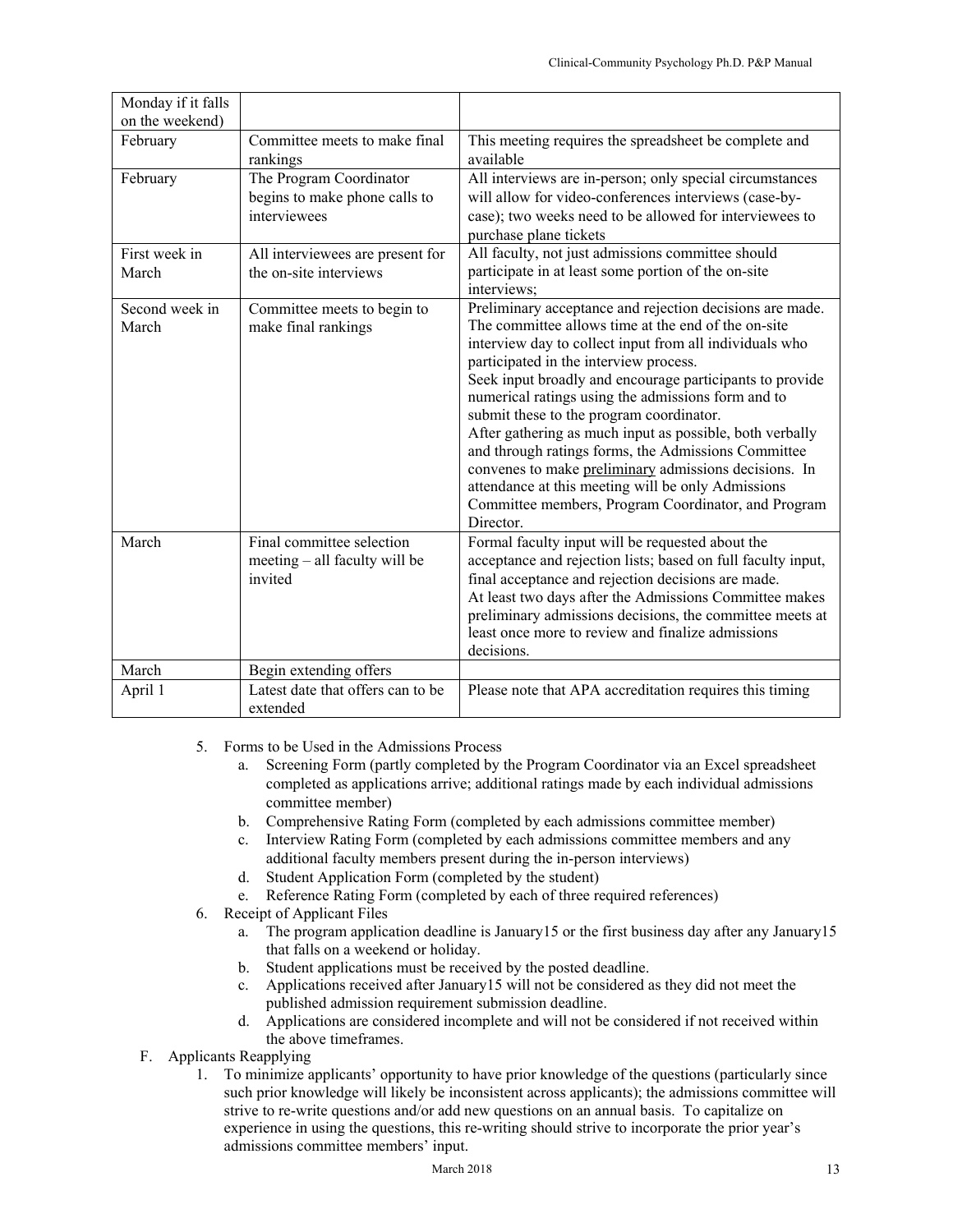# **VI. Written Feedback**

#### A. Written Course Feedback

Faculty performance-based feedback to students regarding their coursework is essential for students' academic and professional development. This written feedback should be constructive and formative and be timely enough to allow students to receive ongoing feedback about their progress toward meeting course expectations and requirements. This feedback should be detailed enough for students to understand strengths and opportunities to improve, as well as avenues for remediation in future coursework. The timeliness and comprehensiveness of the feedback should be commensurate with the nature and requirements of the coursework. Except under exceptional circumstances, feedback for all coursework should be provided to students no later than by the time final grades are submitted.

- B. Assistantship Performance Feedback Supervisor performance-based feedback to students regarding their assistantship is essential for students' academic and professional development. This feedback should be constructive and formative and be timely enough to allow students to receive ongoing feedback about their progress toward meeting assistantship expectations and requirements. This feedback should be detailed enough for students to understand strengths and limitations of each area being evaluated, as well as avenues for remediation. The timeliness and comprehensiveness of the feedback should be commensurate with the nature and requirements of the assistantship. Except under exceptional circumstances, feedback for all assistantships should be provided to students no later than by the end of the assistantship term. A signed copy of each completed Assistantship Performance Review Form will be kept in each student's graduate file.
- C. Annual Student Development Review

Students are required to meet frequently with their advisor. At the end of each academic year, students will meet with their academic advisor to discuss and review their written annual professional development review. First year students will receive mid-year evaluations near the end of the Fall semester or beginning of Spring semester. If concerns arise about a student's academic performance and professionalism, an event-driven review may occur to rectify the concerns. This written feedback should be constructive and formative and be timely enough to allow students to receive ongoing feedback about their progress toward meeting program expectations and requirements. This feedback should be detailed enough for students to understand strengths and opportunities to improve within each area being evaluated, as well as avenues for remediation. The review will indicate whether students are making satisfactory progress towards their degree. A signed copy of each completed Annual Student Professional Development Review Form will be kept in each student's graduate file.

# **VII. Student Records**

A. Maintenance of Active Student Records

An advising file for each student actively pursuing the doctoral degree is kept in a secure location. It contains:

- 1. Admission documents:
	- a. Copies of transcripts from postsecondary institutions attended, and
	- b. Transcript evaluations and evaluation worksheets,
- 2. All program documents:
	- a. Program Requirements Worksheet,
	- b. Petitions,
	- c. Change of Grade forms
	- d. Annual Student Development Reviews,
	- e. FERPA release forms for Practicum Placement Information Exchange,
	- f. Practicum Evaluations (both clinical and community),
	- g. Annual Disclosure Statements,
	- h. Criminal Background check
	- i. Competency portfolio reviews and rating forms,
	- j. Report on Comprehensive Exam,
	- k. Advancement to Candidacy,
	- l. Dissertation Proposal Checklist
	- m. Report on Dissertation Proposal Defense,
	- n. Report on Dissertation Defense,
	- o. Advancement to Internship, and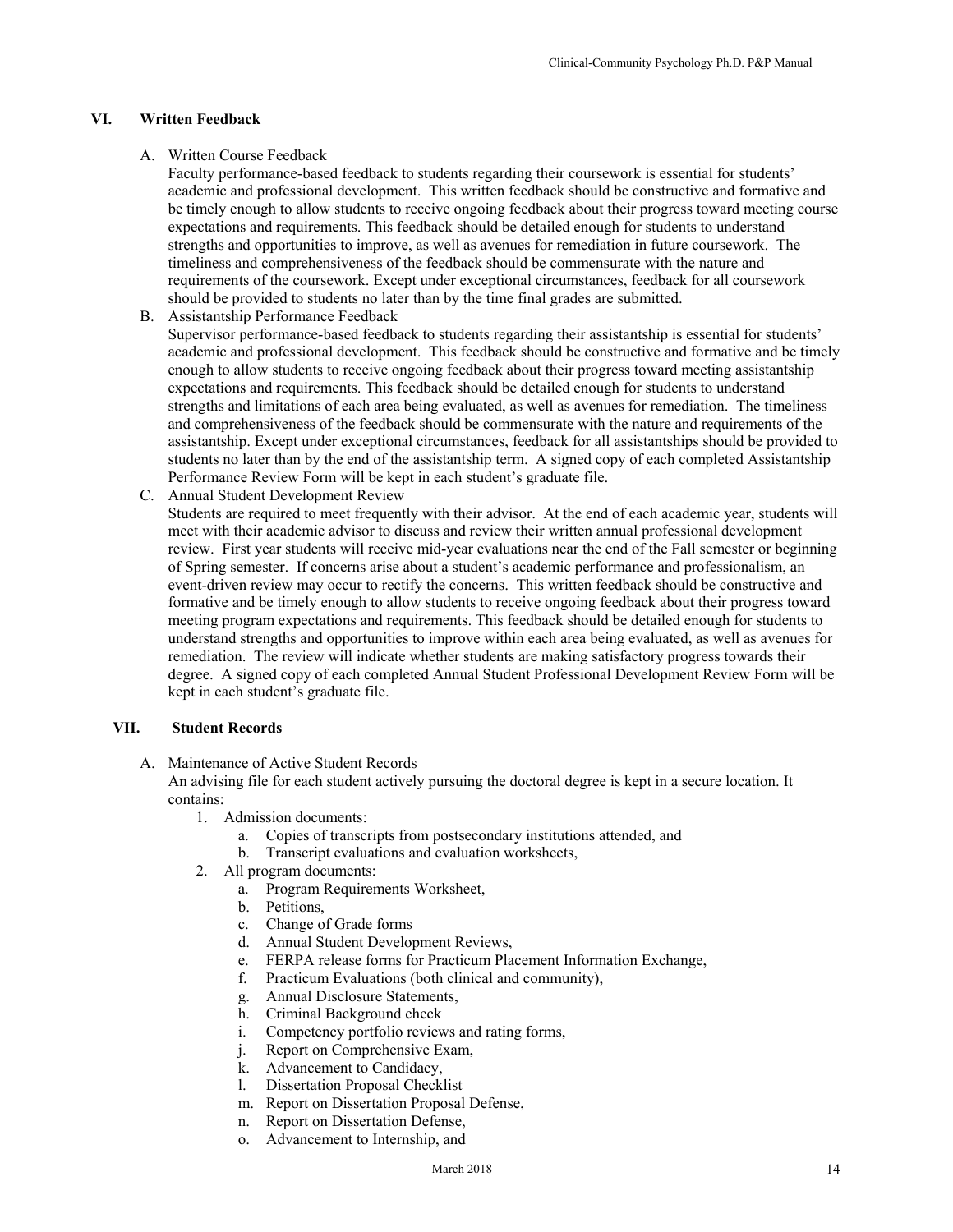- p. Other student forms
- 3. The advising file may also contain:
	- a. Assistantship performance feedback,
	- b. Letters or statements of disciplinary action,
	- c. Scholarship award letters,
	- d. Financial aid appeal letters
	- e. Application for Temporary Leave of Absence and,
	- f. References prepared by faculty and/or staff.
	- 4. A separate confidential computerized database is also maintained. It contains the following:
		- a. Name, Current address, phone number and e-mail address,
		- b. Admission year,
		- c. Assigned advisor,
		- d. Seeking MS and year MS degree awarded (if applicable)
		- e. Year Ph.D. is awarded
		- f. Dissertation committee members,
		- g. Program progress (practicum evaluations, portfolio tracking, advancement to candidacy, advancement to internship), and
		- h. Assistantship assignments
- B. Retention of Student Files
	- 1. Student advising records are maintained as active files until graduation, at which time they will be transferred to a separate but equally secure location and kept for five years. All UAF-based teachout student files will be maintained on the UAA campus. All student paperwork will be completed by the student's advisor and the Program Coordinator will be responsible for routing for signature and processing on the appropriate campus.
	- 2. The file of a student who does not continue enrollment in the program after being admitted will be kept in an inactive status for not more than ten years.
		- a. Though the student may be required to reapply to UAA, to demonstrate currency of curricular information or to meet updated Ph.D. requirements, retaining the file will facilitate advising for re-entry and appropriate placement within the program.
		- b. Student information will remain in the computer database indefinitely, listed under the status of attrition along with reason for leaving if known.
	- 3. Upon graduation, student information in the computer database will be transferred to an alumni database.
		- a. In addition to the transferred information this database will contain graduation date, licensure status, employment status and employment site and other graduate follow-up data that may be collected.
		- b. As with the active student database, this information will be utilized for statistical purposes and for maintaining contact with alumni.
- C. Exception to the Retention Policy

The files of students who have been dismissed from the program for reasons of academic failure, dishonesty or other disciplinary actions may be kept indefinitely in a secure location.

- D. Maintenance of Confidentiality
	- 1. In keeping with the Family Educational Rights and Privacy Act (FERPA),
		- a. Students have the right to expect that information in their advising files will be kept confidential.
		- b. Files may be accessed only by those personnel involved in advising, instructing or assisting students in an official capacity or in filing or maintaining the database.
		- c. The Program Director(s), the Program Coordinator, and advising faculty have direct access.
		- d. Student records may be reviewed for the purpose of assessing the extent to which the program implements its published policies and procedures by individuals officially designated as Program Evaluators by accrediting bodies.
			- i. When such reviews occur, they will be conducted in the presence of an official of doctoral program (e.g., Program Director(s) or Program Coordinator).
			- ii. Outside reviewers will be prohibited from making any notes that include identifying information.
		- e. Information contained in the computerized database will be available to faculty and designated staff on a "need to know" basis.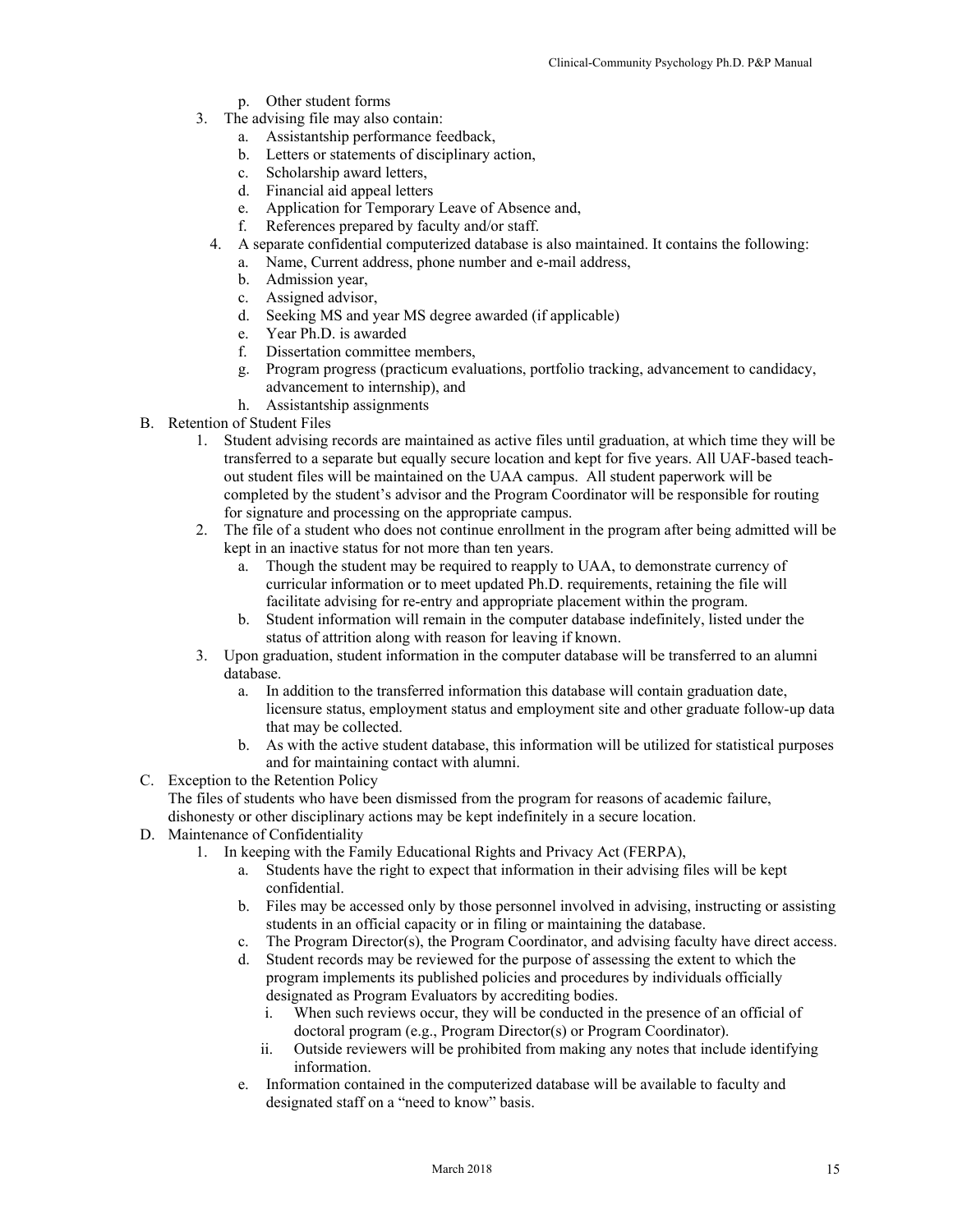- f. Specific information to document that students have met the conditions established in the School's Memorandum of Understanding/Agreement with a facility/agency is addressed in the FERPA Release for Practicum Placement Information Exchange.
- g. No personal data that could enable the identification of the individual student will be disclosed to a third party without the student's written permission.
- 2. Tests or other course work being returned to students are also considered confidential. A student must provide written permission if s/he wishes to have such documents picked up by another person.
- E. Review of Student Advising File
	- 1. Students have the right to review the contents of *their own* Student Advising File with the exception of individual faculty portfolio competency review rating forms and letters of recommendation.
	- 2. If a student wishes to review their student file, they can submit a written request to the Program Coordinator.
		- a. The student will review the file in the presence of the Program Coordinator.
		- b. A student may not remove any materials from the file.
	- 3. Program faculty or staff may not copy or forward to a third party any information that has not originated within the program. This includes but is not limited to:
		- a. Transcripts,
		- b. Application materials, and
		- c. Letters of recommendation contained within the student's application packet.
	- 4. No other party may view the contents of a student's file without the student being present unless the student has provided written permission to the program.
		- a. A signed permission form must be placed in the file to document such access has occurred.
		- b. Such third party review will only be provided in the presence of designated program personnel and will require valid photo identification.
	- 5. It is strongly recommended that students keep copies of all letters and reports provided to them by faculty.
	- 6. Copies of documents originated within the program and placed in the student file may be provided to a student upon written request.
- VIII. Miscellaneous Policies
	- A. Cultural Experience

Core Ph.D. faculty and all first year Ph.D. students are expected to attend the Cultural experience. Noncore psychology faculty and other program students are encouraged and invited to attend.

B. Non Program Students

Students not in the Psychology Ph.D. program may request permission from the instructor of record to register for a Ph.D. course. The instructor of record and the PD(s) will discuss the request and make a decision on a case-by-case basis. The one exception to this policy is Ph.D. courses that are stacked with UAA MS level courses in Clinical Psychology, in which case UAA Psychology MS students may register for the Ph.D. course.

- C. Alcohol Policy
	- 1. Alcohol Use during Cultural Experience or Cultural Orientation
		- Because of the strong and mixed feelings about alcohol use within the Alaska Native community, all participants are expected to refrain from the use of alcohol or illicit drugs for the duration of a cultural experience or cultural orientation. This includes the entire period of time from the beginning of the event until the conclusion of the event, even if there are times when the event is not formally in session.
	- 2. Alcohol Use during Department–Sponsored Events All participants are expected to refrain from the use of alcohol or illicit drugs during departmentsponsored events. This expectation does not include social events. One way to distinguish department-sponsored events from social events is to determine whether the group is working from an agenda and taking minutes. If there is an agenda and minutes, the meeting is clearly a department-sponsored event.
- D. Faculty Absences and Substitutions for Scheduled Classes It is the expectation that all core, term, and adjunct faculty in the Ph.D. Program provide the full measure of training and education to doctoral students in the program. To that end, it is expected that faculty absences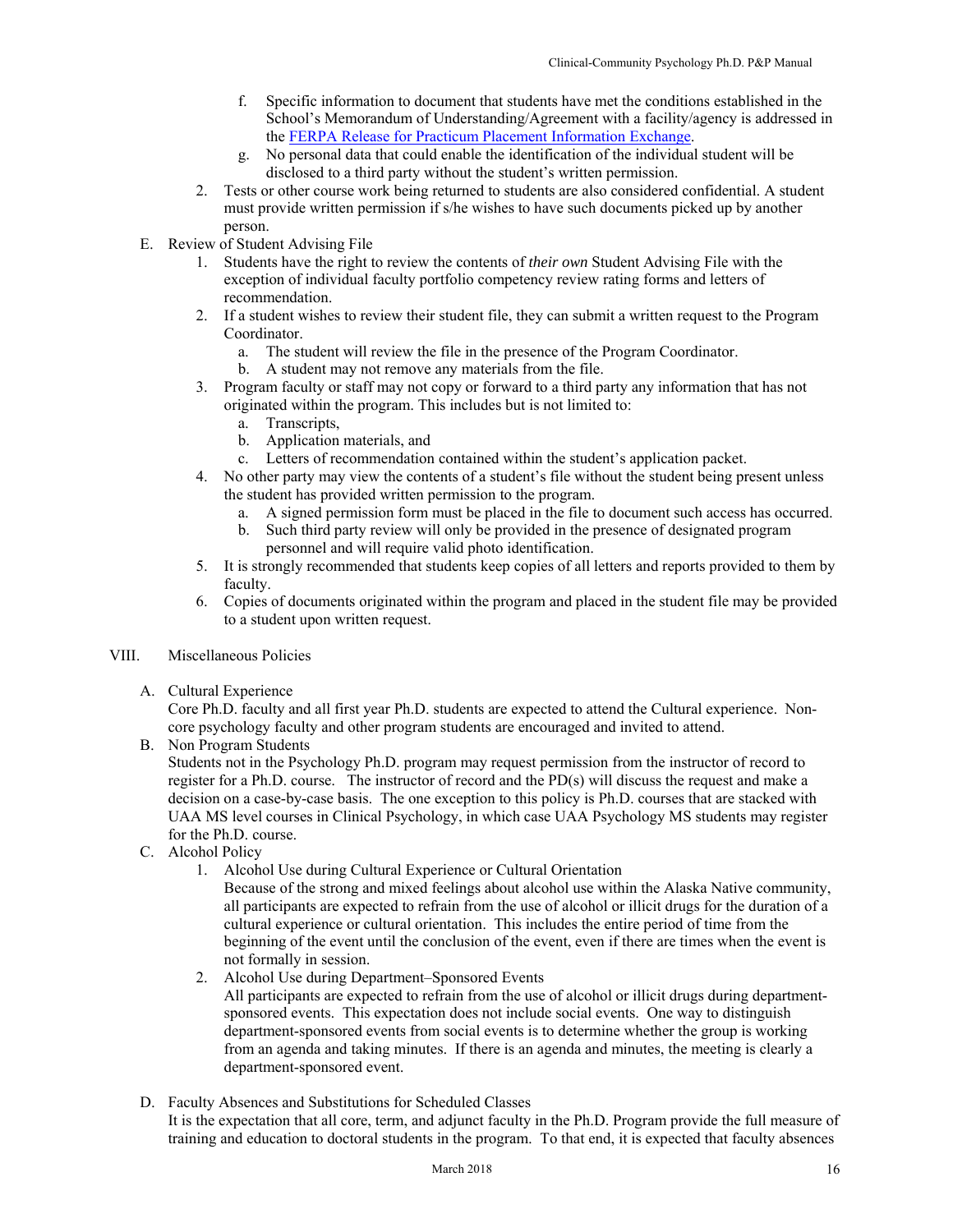are minimized as much as is possible. When a faculty member is unable to attend class(es), the following guidelines are to be followed:

- 1. It is never ideal to cancel classes, but when emergencies occur it may take some time to evaluate the situation and decide how to address it. No more than one week's instruction should be cancelled outright without alternative arrangements for the class.
- 2. With the exception of official university closure (e.g., for bad weather), faculty who must miss a scheduled class for any reason are responsible for notifying the PD(s) and Department Heads(s).
- 3. Faculty should not simply cancel classes during their absence, but should arrange to provide students with a meaningful educational experience for each class period that he/she is absent.
- 4. When necessary, for prolonged faculty absences, the PD(s) and Department Heads(s) are responsible for identifying a qualified substitute instructor and working with the Dean's office to make the appropriate hire. Typically, in emergency situations, the Department Heads(s), faculty, and administrative staff are all involved in finding a solution. Faculty and staff do not have authority to make arrangements for substitute instruction except with the approval of the PD(s) and Department Head(s). Ultimately, it is the responsibility of the Department Head(s) to determine whether a potential substitute has appropriate academic qualifications and to confer with the Dean's office about course coverage for prolonged faculty absences.
- E. Nondiscrimination Policy

#### **BOR Policy & Regulation 01.02.025**

The University of Alaska does not discriminate on the basis of race, religion, color, national origin, citizenship, age, sex, physical or mental disability, status as a protected veteran, marital status, changes in marital status, pregnancy, childbirth or related medical conditions, parenthood, sexual orientation, gender identity, political affiliation or belief, genetic information, or other legally protected status.

When implementing this commitment, the University is guided by Title VI and VII of the Civil Rights Act of 1964 and Civil Rights Act of 1991; Title IX of the Education Amendments of 1972; Executive Order 11246, and Executive Order 11375, as amended; Equal Pay Act of 1963; Age Discrimination in Employment Act of 1967 and Age Discrimination Act of 1975; Vietnam Era Veterans Readjustment Assistance Act of 1974; Americans with Disabilities Act (ADA) of 1990; the Americans with Disabilities Act Amendments Act of 2008; Genetic Information Nondiscrimination Act of 2008; Pregnancy Discrimination Act; Immigration Reform & Control Act; Vocational Rehabilitation Act of 1973 and other federal laws or Alaska Statutes which guarantee equal opportunity to individuals and protected classes within our society.

The University's commitment to nondiscrimination, including against sex discrimination, applies to students, employees, and applicants for admission and employment.

This policy therefore affects employment policies and actions, as well as the delivery of educational services at all levels and facilities of the University. Further, the University's objective of ensuring equal opportunity will be met by taking affirmative action: i.e., making intensified, goal-oriented efforts to substantially increase the participation of groups where their representation is less than proportionate to their availability; providing reasonable accommodations to employees and students with disabilities; and ensuring that employment opportunities are widely disseminated to agencies and organizations that serve underrepresented protected classes.

The following person has been designated to handle inquiries regarding the nondiscrimination policies:

#### **University of Alaska Anchorage**

Director, Office of Equity and Compliance 3211 Providence Drive Anchorage, AK 99508 Phone: 907-786-4680 E-mail: uaa\_oec@alaska.edu Website: https://www.uaa.alaska.edu/about/equity-and-compliance/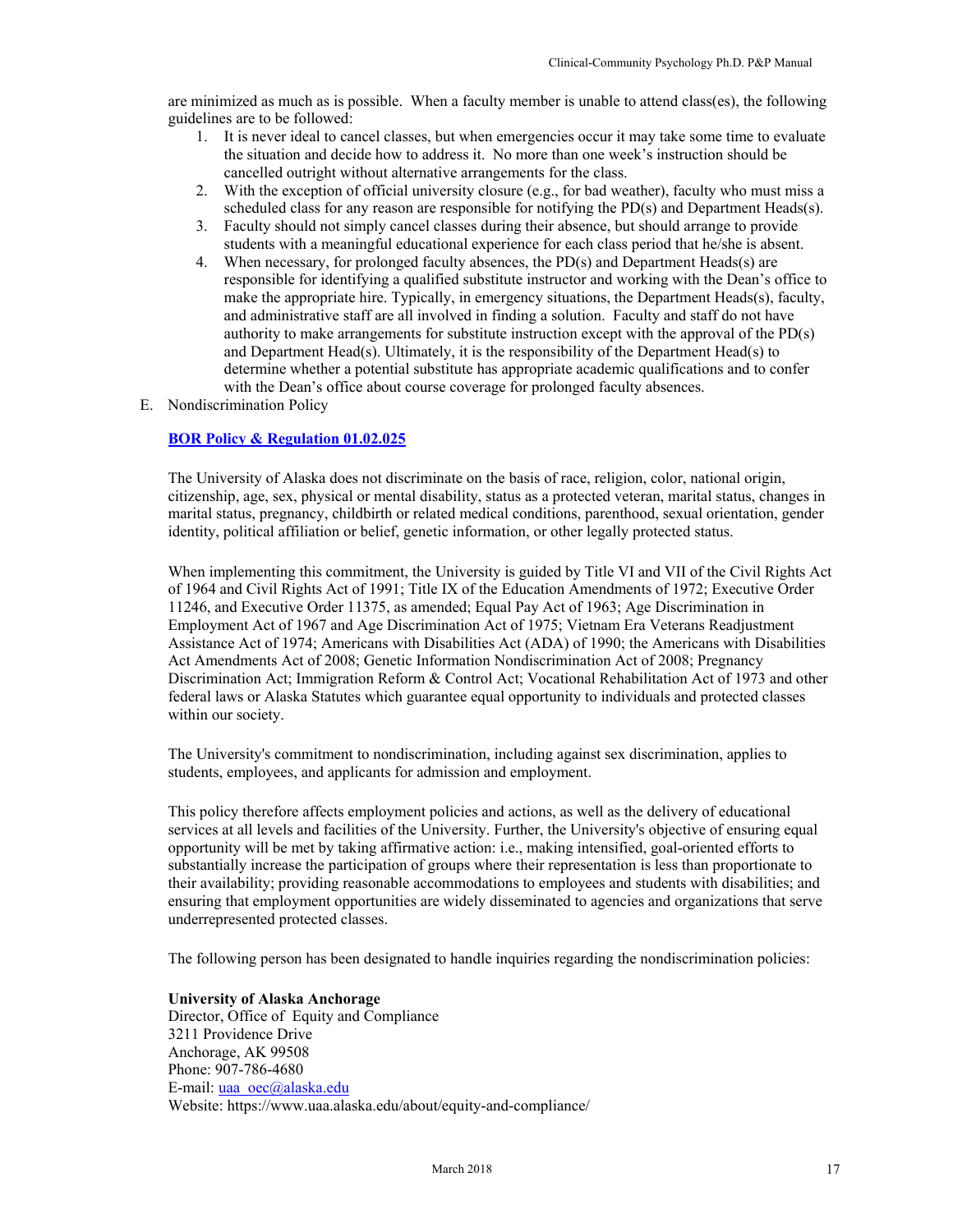#### **University of Alaska Fairbanks**

Director of Diversity and Equal Opportunity 739 Columbia Circle PO Box 756910 Fairbanks, AK 99775-6910 Phone: 907-474-7300 E-mail: uaf-deo@alaska.edu Website: http://www.uaf.edu/oeo/

# **University of Alaska Southeast**

Director of Human Resources 11066 Auke Lake Way Juneau, Alaska 99801 Phone: 907-796-6473 E-mail: gcheney@alaska.edu Website: http://uas.alaska.edu/hr

For sex discrimination claims or other inquiries concerning the application of Title IX of the Education Amendments of 1972 and its implementing regulations, individuals may contact the University's Title IX Coordinator or the Assistant Secretary in the U.S. Department of Education Office of Civil Rights:

# **UAA Title IX Coordinator**

3890 University Lake Drive, Suite 108, Anchorage, AK 99508 Phone: 907-786-4680 E-Mail: uaa\_titleix@uaa.alaska.edu Website: www.uaa.alaska.edu/about/equity-and-compliance/

# **UAF Title IX Coordinator**

739 Columbia Cr., Fairbanks, AK 99775 Phone: 907-474-7300 E-Mail: uaf-tix@alaska.edu http://www.uaf.edu/titleix/

# **UAS Title IX Coordinator**

11066 Auke Lake Way, Juneau, AK 99801 Phone: 907-796-6036 E-Mail: uas\_jytitle9@alaska.edu http://www.uas.alaska.edu/policies/titleix.html

# **Office for Civil Rights, Seattle Office**

U.S. Department of Education 915 Second Ave., Room 3310 Seattle, WA 98174-1099 Phone: 206-607-1600 TDD: 800-877-8339 E-mail: OCR.Seattle@ed.gov Website: http://www2.ed.gov/about/offices/list/ocr/docs/howto.html

For employment or educational discrimination, students, parents, employees and applicants for employment may file a complaint with the U.S. Department of Education within 180 calendar days of the alleged discriminatory act.

# **Office for Civil Rights, Seattle Office**

U.S. Department of Education 915 Second Ave., Room 3310 Seattle, WA 98174-1099 Phone: 206-607-1600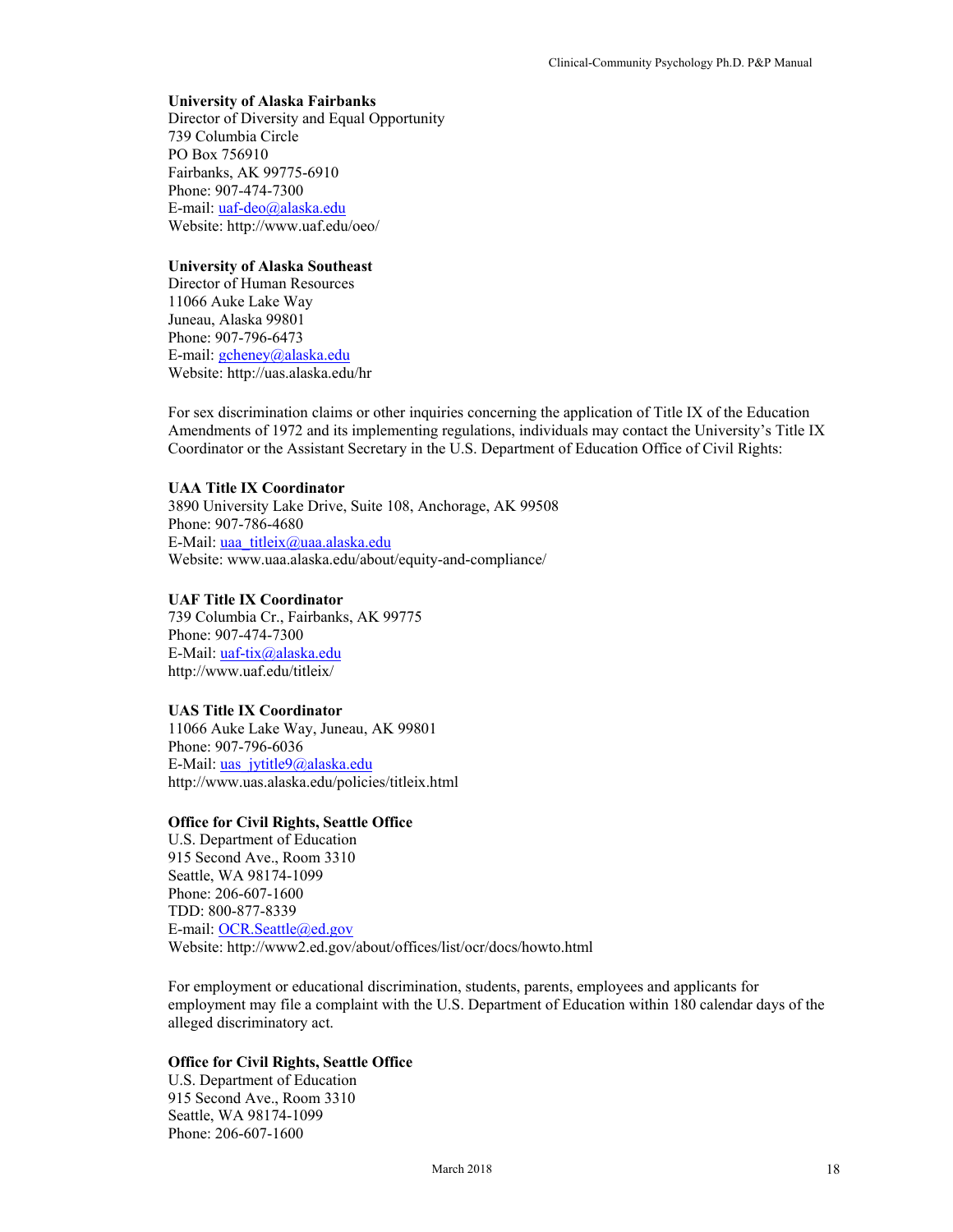TDD: 800-877-8339 E-mail: OCR.Seattle@ed.gov Website: http://www2.ed.gov/about/offices/list/ocr/docs/howto.html

For employment discrimination, employees and applicants for employment may file a complaint with the Equal Employment Opportunity Commission at the below addresses within 180 calendar days of the alleged discriminatory act.

#### **Equal Employment Opportunity Commission**

Federal Office Building 909 First Avenue Suite 400 Seattle, WA 98104-1061 Phone: 800-669-4000 Fax: 206-220-6911 TTY: 800-669-6820 Website: http://www.eeoc.gov/employees/charge.cfm

For educational discrimination, individuals may file a complaint with the U. S. Department of Justice

# **U.S. Department of Justice Civil Rights Division**

950 Pennsylvania Avenue, N.W. Educational Opportunities Section, PHB Washington, D.C. 20530 Phone: 202-514-4092 or 1-877-292-3804 (toll-free) Fax: 202-514-8337 E-mail:  $eduction@usdoj.gov$ Website: http://www.justice.gov/crt/how-file-complaint#three

For employment or educational discrimination, individuals may file a complaint with the State of Alaska:

#### **Alaska State Human Rights Commission**

800 A Street, Suite 204 Anchorage, AK 99501-3669 Anchorage Area: 907-274-4692 Anchorage Area TTY/TDD: 907-276-3177 Toll-Free Complaint Hot Line (in-state only): 800-478-4692 TTY/TDD Toll-Free Complaint Hot Line (in-state only): 800-478-3177 Website: www.humanrights.alaska.gov

For discrimination related to a Department of Labor funded grant, individuals may file a complaint with the U. S. Department of Labor within 180 calendar days of the alleged discriminatory act.

# **U.S. Department of Labor**

ATTENTION: Office of External Enforcement Director, Civil Rights Center 200 Constitution Avenue, NW Room N-4123 Washington, DC 20210 Fax: 202-693-6505, ATTENTION: Office of External Enforcement (limit of 15 pages) E-mail: CRCExternalComplaints@dol.gov Website: http://www.dol.gov/oasam/programs/crc/index.htm

For discrimination related to a National Science Foundation funded grant, individuals may file a complaint with the National Science Foundation within 180 calendar days of the alleged discriminatory act.